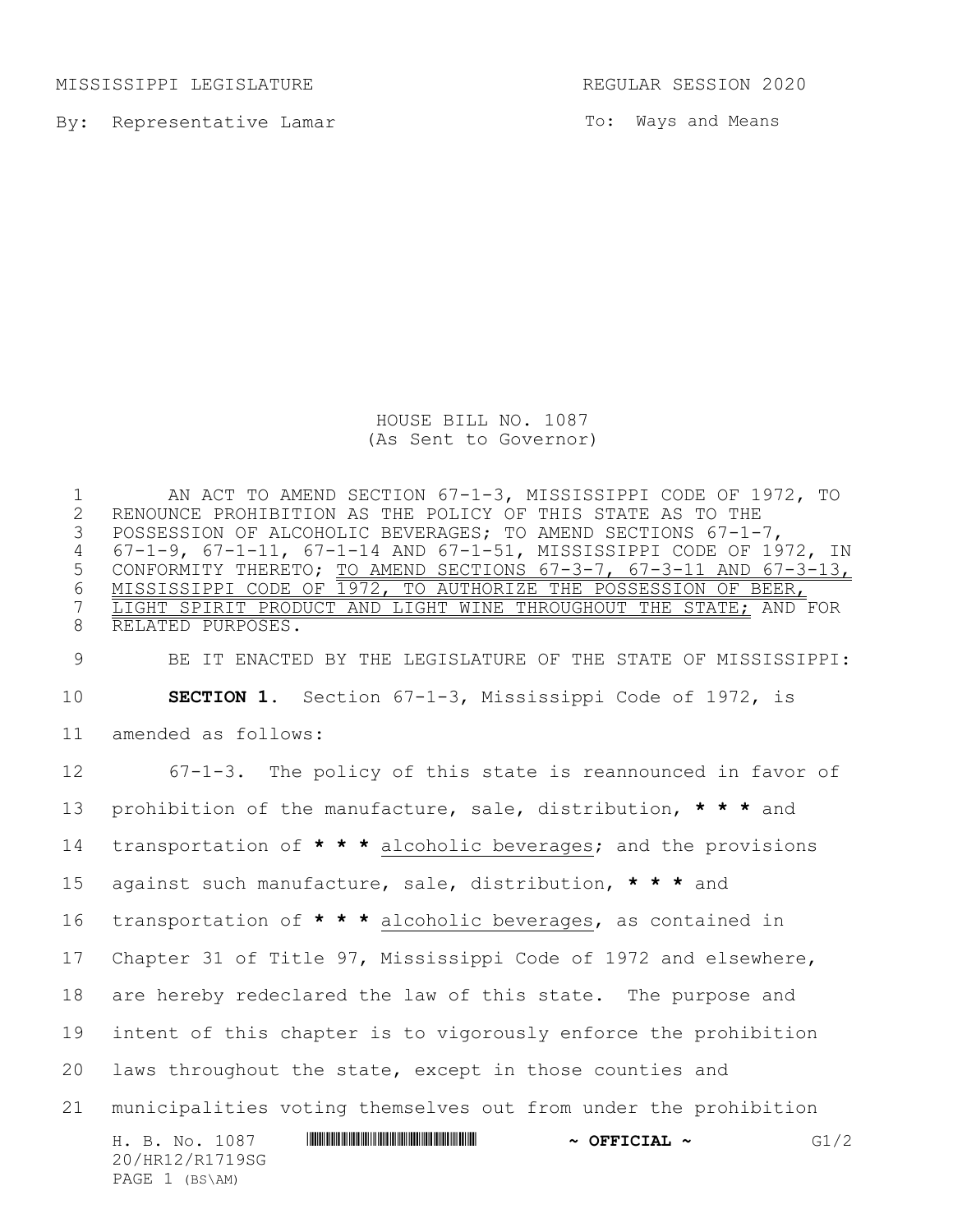law in accordance with the provisions of this chapter, and, in those counties and municipalities, to require strict regulation and supervision of the manufacture, sale, distribution, **\* \* \*** and transportation of intoxicating liquor under a system of state licensing of manufacturers, wholesalers and retailers, which licenses shall be subject to revocation for violations of this chapter. However, from and after January 1, 2021, prohibition is renounced as to the possession of alcoholic beverages. It shall thereafter be lawful to possess alcoholic beverages throughout the state, unless otherwise prohibited in this chapter. Nothing herein shall be construed to make lawful the possession of alcoholic beverages with the intent to sell except as authorized

under this chapter.

 All laws and parts of laws in conflict with this chapter are repealed only to the extent of such conflict; however, except as is provided in this chapter, all laws prohibiting the manufacture, sale, and distribution **\* \* \*** of alcoholic beverages, which are not in conflict with this chapter shall remain in full force and effect, and all such laws shall remain in full force and effect in counties and municipalities wherein the manufacture, sale, and distribution **\* \* \*** of alcoholic beverages has not been authorized as a result of an election held under Section 67-1-11 or Section 67-1-14, Mississippi Code of 1972, or as otherwise provided in this chapter.

H. B. No. 1087 \*HR12/R1719SG\* **~ OFFICIAL ~** 20/HR12/R1719SG PAGE 2 (BS\AM)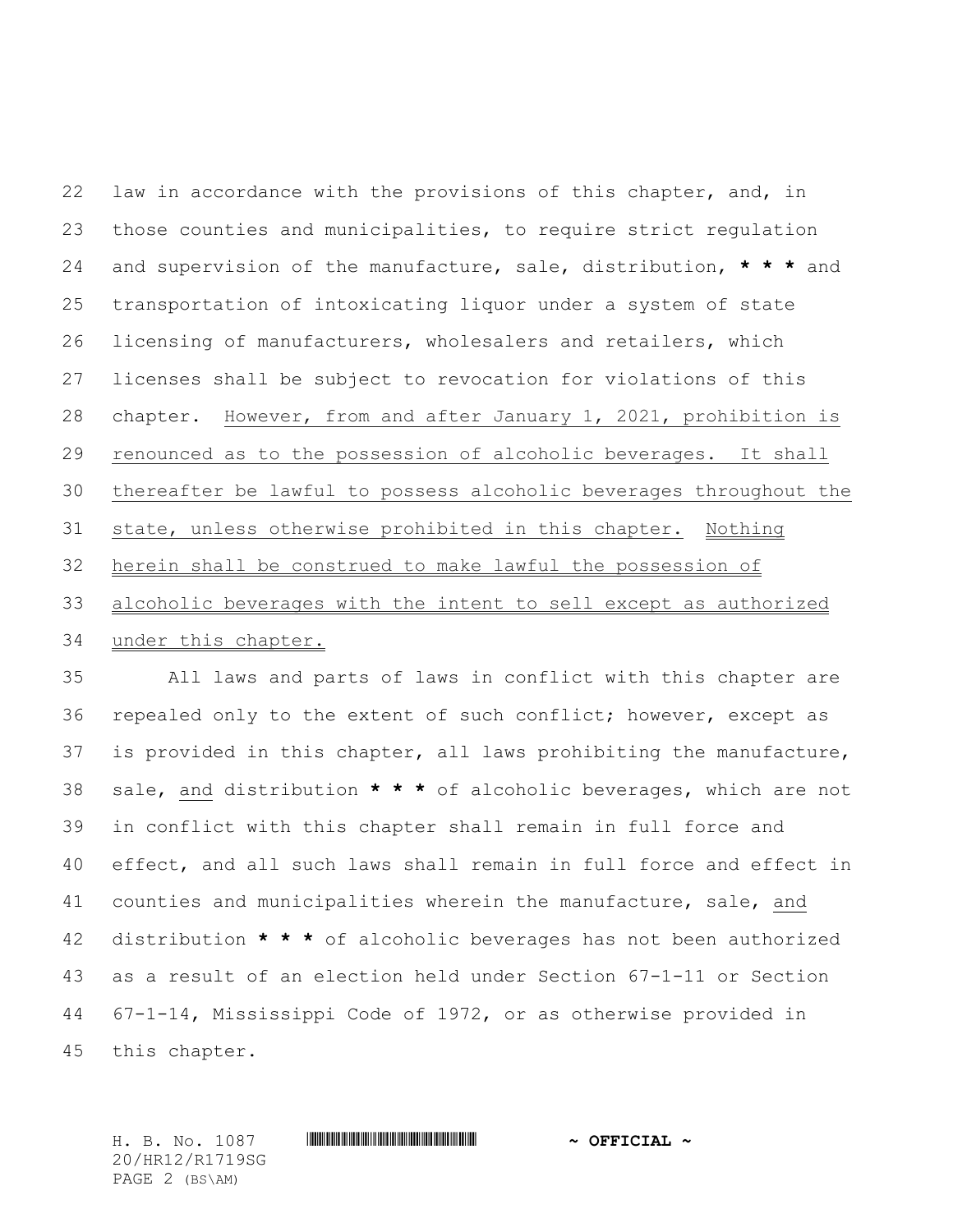**SECTION 2.** Section 67-1-7, Mississippi Code of 1972, is amended as follows:

 67-1-7. (1) Except as otherwise provided in Section 67-9-1 for the transportation and possession of limited amounts of alcoholic beverages for the use of an alcohol processing permittee, and subject to all of the provisions and restrictions contained in this chapter, the manufacture, sale,

 distribution, **\* \* \*** and transportation of alcoholic beverages shall be lawful, subject to the restrictions hereinafter imposed, in those counties and municipalities of this state in which, at a local option election called and held for that purpose under the provisions of this chapter, a majority of the qualified electors voting in such election shall vote in favor thereof. **\* \* \*** The manufacture, sale, distribution and possession of native wines shall be lawful in any location within any such county except those locations where the manufacture, sale or distribution is prohibited by law other than this section or by regulations of the **\* \* \*** department.

 (2) Notwithstanding the foregoing, within any state park or any state park facility that has been declared a qualified resort area by the commission, and within any qualified resort area as defined under Section 67-1-5(o)(iii), an on-premises retailer's permit may be issued for the qualified resort area, and the permittee may lawfully sell alcoholic beverages for consumption on his licensed premises regardless of whether or not the county or

H. B. No. 1087 \*HR12/R1719SG\* **~ OFFICIAL ~** 20/HR12/R1719SG PAGE 3 (BS\AM)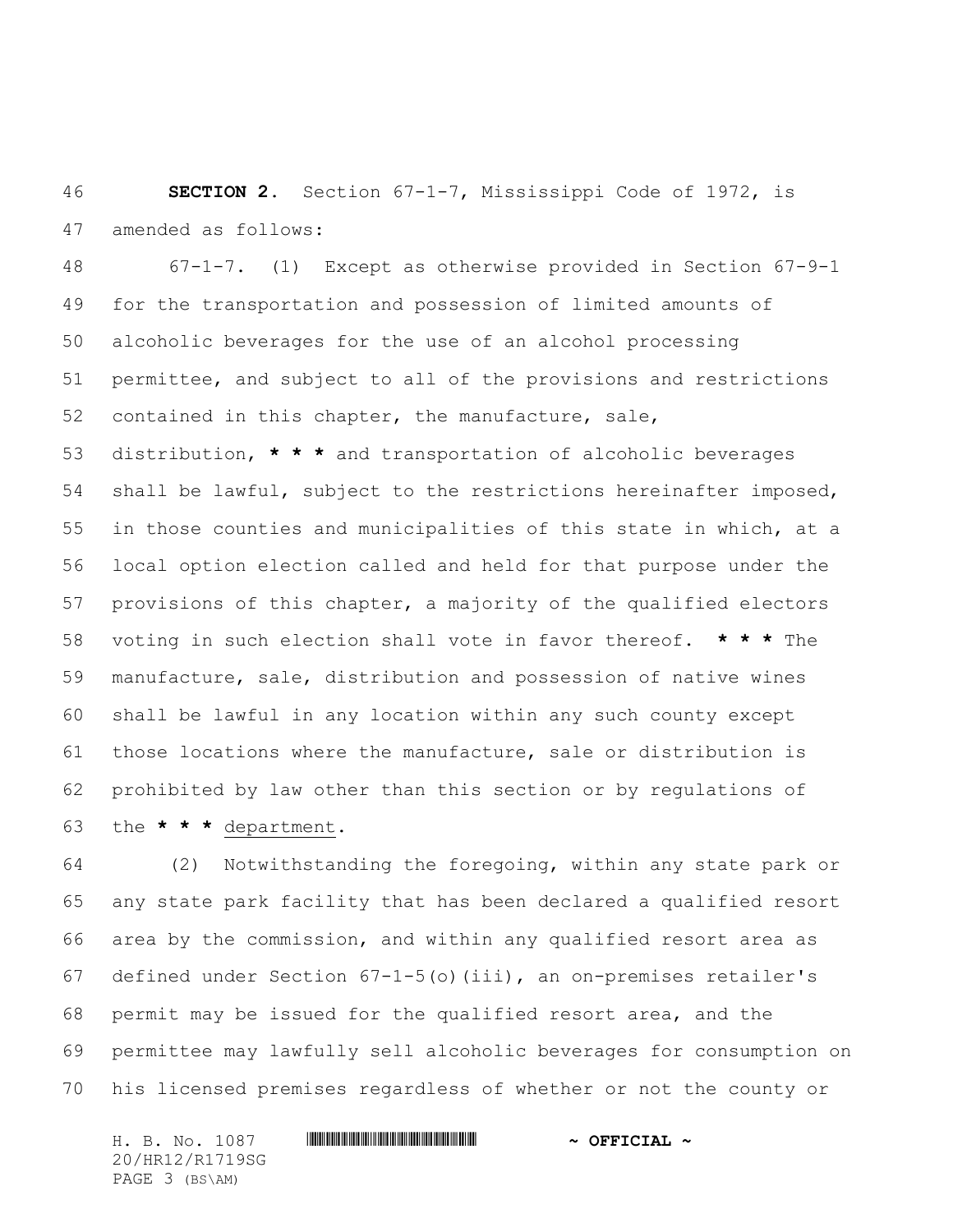municipality in which the qualified resort area is located has voted in favor of coming out from under the dry law, and it shall be lawful to receive, store, sell, possess and consume alcoholic beverages on the licensed premises, and to sell, distribute and transport alcoholic beverages to the licensed premises.

 **SECTION 3.** Section 67-1-9, Mississippi Code of 1972, is amended as follows:

 67-1-9. (1) It shall be unlawful for any person to manufacture, distill, brew, sell, **\* \* \*** import into this state, 80 export from the state, transport, distribute, warehouse, store, solicit, take order for, bottle, rectify, blend, treat, mix or process any alcoholic beverage except as authorized in this chapter. However, nothing contained herein shall prevent importers, wineries and distillers of alcoholic beverages from storing such alcoholic beverages in private bonded warehouses located within the State of Mississippi for the ultimate use and benefit of the Department of Revenue as provided in Section 67-1-41. The department is hereby authorized to promulgate rules and regulations for the establishment of such private bonded warehouses and for the control of alcoholic beverages stored in such warehouses. Additionally, nothing herein contained shall prevent any duly licensed practicing physician or dentist from possessing or using alcoholic liquor in the strict practice of his profession, or prevent any hospital or other institution caring for sick and diseased persons, from possessing and using alcoholic

H. B. No. 1087 \*HR12/R1719SG\* **~ OFFICIAL ~** 20/HR12/R1719SG PAGE 4 (BS\AM)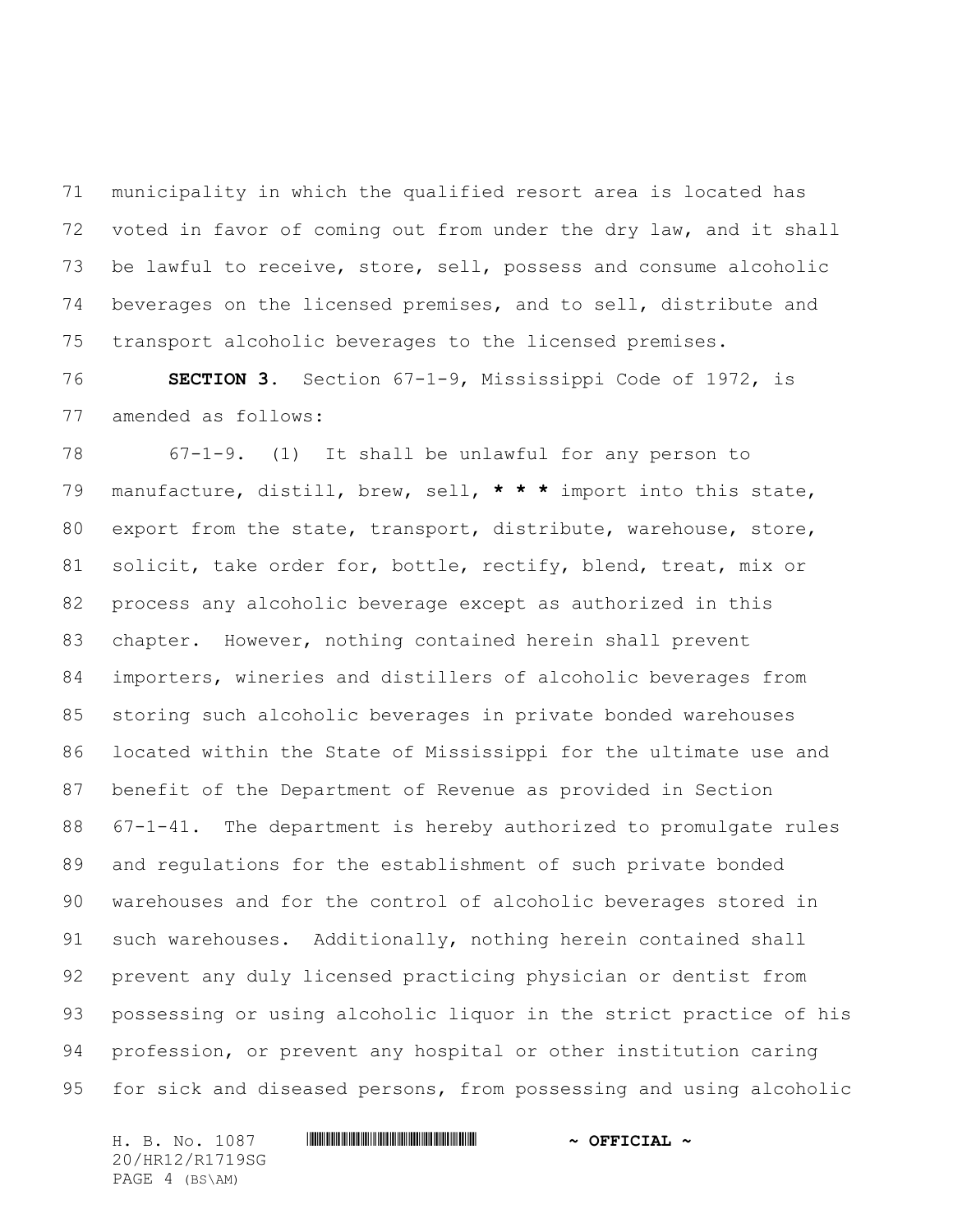liquor for the treatment of bona fide patients of such hospital or other institution. Any drugstore employing a licensed pharmacist may possess and use alcoholic liquors in the combination of prescriptions of duly licensed physicians. The possession and dispensation of wine by an authorized representative of any church for the purpose of conducting any bona fide rite or religious ceremony conducted by such church shall not be prohibited by this chapter.

 (2) Any person, upon conviction of any provision of this section, shall be punished as follows:

 (a) By a fine of not less than One Hundred Dollars (\$100.00), nor more than Five Hundred Dollars (\$500.00), or by imprisonment in the county jail not less than one (1) week nor more than three (3) months, or both, for the first conviction under this section.

 (b) By a fine of not less than One Hundred Dollars (\$100.00) nor more than Five Thousand Dollars (\$5,000.00) or by imprisonment in the county jail not less than sixty (60) days, nor more than six (6) months, or both fine and imprisonment, for the second conviction for violating this section.

 (c) By a fine of not less than One Hundred Dollars (\$100.00) nor more than Five Thousand Dollars (\$5,000.00) or by imprisonment in the State Penitentiary not less than one (1) year, nor more than five (5) years, or both fine and imprisonment, for

H. B. No. 1087 \*HR12/R1719SG\* **~ OFFICIAL ~** 20/HR12/R1719SG PAGE 5 (BS\AM)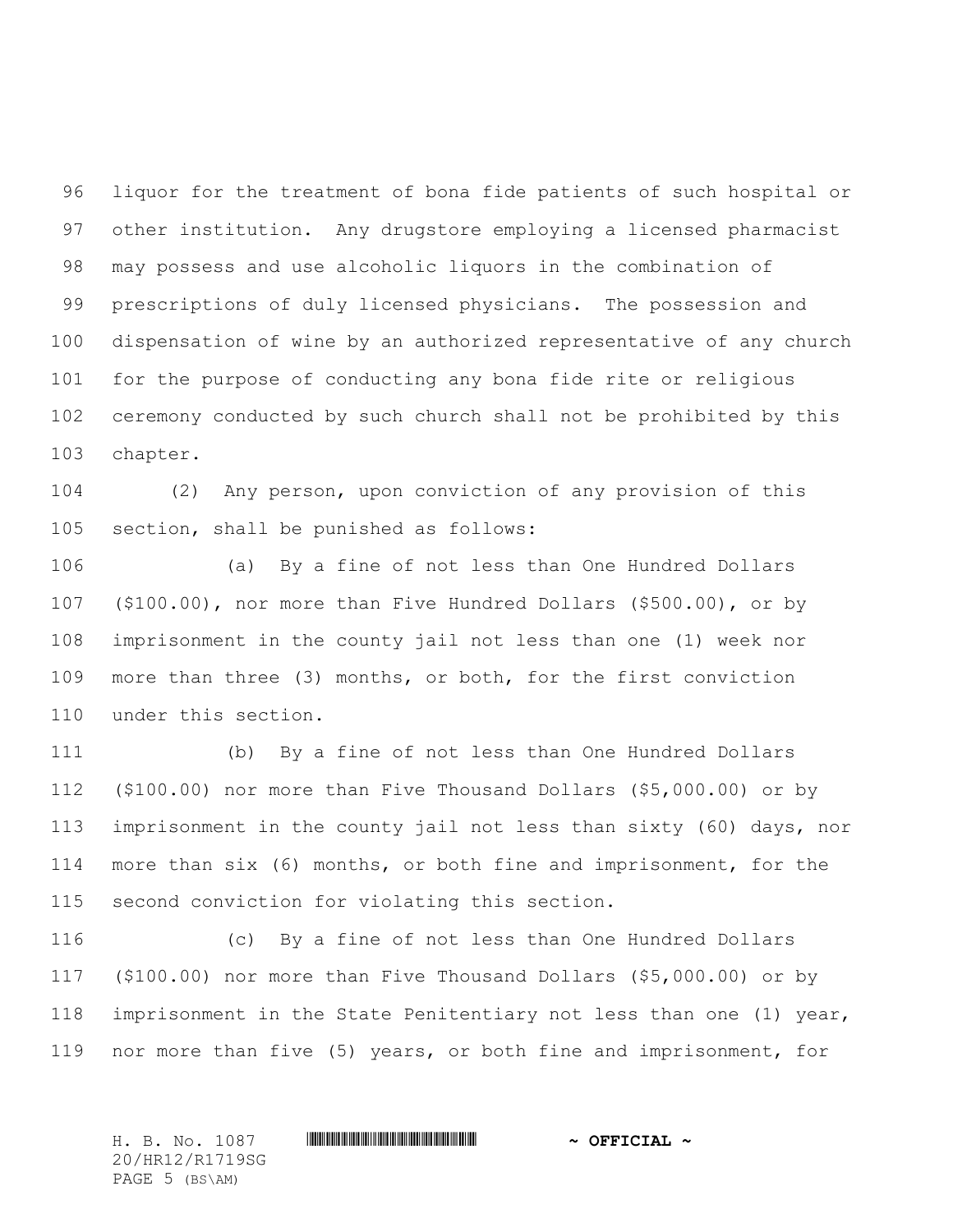conviction the third time under this section for the violation thereof after having been twice convicted of its violation.

 (3) Nothing in this section shall make it unlawful to transport bottles or containers of alcoholic beverages that are legally purchased in this state if the bottles or containers are unopened and are being transported on state or federal highway.

 **SECTION 4.** Section 67-1-11, Mississippi Code of 1972, is amended as follows:

 67-1-11. (1) Notwithstanding any provision of this chapter, the legalizing provisions of this chapter, except as authorized under Section 67-9-1 and Section 67-1-7(2), shall not be effective, applicable or operative in any county unless and until a local option election shall be called and held in such county in the manner and with the results hereinafter provided.

 (2) Upon presentation and filing of a proper petition requesting same signed by at least twenty percent (20%) or fifteen hundred (1,500), whichever number is the lesser, of the qualified electors of the county, it shall be the duty of the board of supervisors to call an election at which there shall be submitted to the qualified electors of the county the question of whether or not the sale **\* \* \*** and distribution **\* \* \*** of alcoholic **\* \* \*** beverages shall be permitted in such county as provided in this 142 chapter. Such election shall be held and conducted by the county election commissioners on a date fixed by the order of the board of supervisors, which date shall not be more than sixty (60) days

H. B. No. 1087 \*HR12/R1719SG\* **~ OFFICIAL ~** 20/HR12/R1719SG PAGE 6 (BS\AM)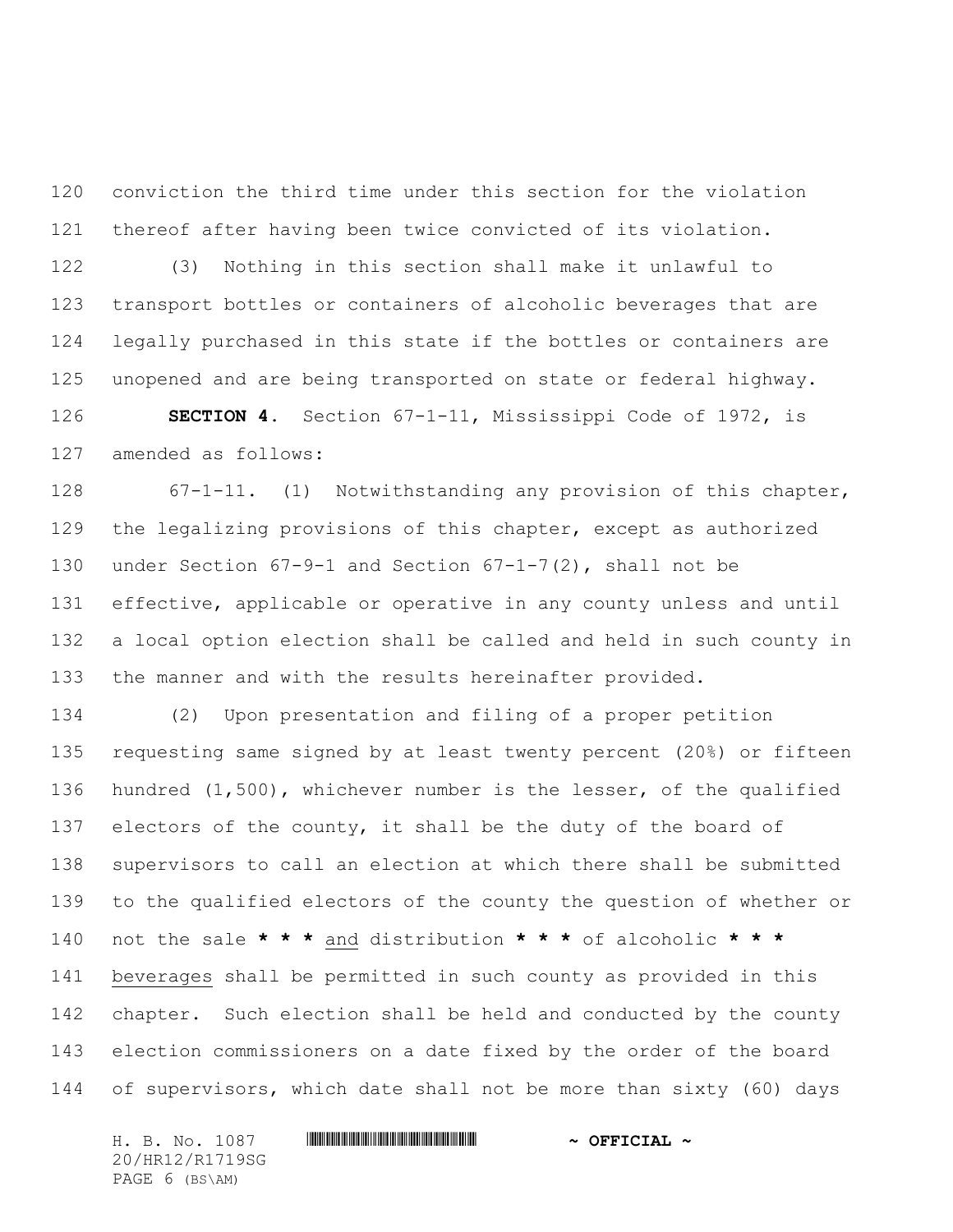from the date of the filing of said petition. Notice thereof shall be given by publishing such notice once each week for at least three (3) consecutive weeks in some newspaper published in 148 said county or, if no newspaper be published therein, by such publication in a newspaper in an adjoining county and having a general circulation in the county involved. The election shall be held not earlier than fifteen (15) days from the first publication of such notice.

 (3) Said election shall be held and conducted as far as may be possible in the same manner as is provided by law for the holding of general elections. The ballots used thereat shall contain a brief statement of the proposition submitted and, on separate lines, the words "I vote FOR coming out from under the 158 dry law in  $\hbox{County}$  ( )" "I vote AGAINST coming out from 159 under the dry law in  $\qquad$  County ( )" with appropriate boxes in which the voters may express their choice. All qualified electors may vote by marking the ballot with a cross (x) or check  $(\sqrt{v})$  mark opposite the words of their choice.

 (4) The election commissioners shall canvass and determine the results of said election, and shall certify same to the board of supervisors which shall adopt and spread upon its minutes an order declaring such results. If, in such election, a majority of the qualified electors participating therein shall vote in favor of the proposition, this chapter shall become applicable and operative in such county and the manufacture, sale, and

H. B. No. 1087 \*HR12/R1719SG\* **~ OFFICIAL ~** 20/HR12/R1719SG PAGE 7 (BS\AM)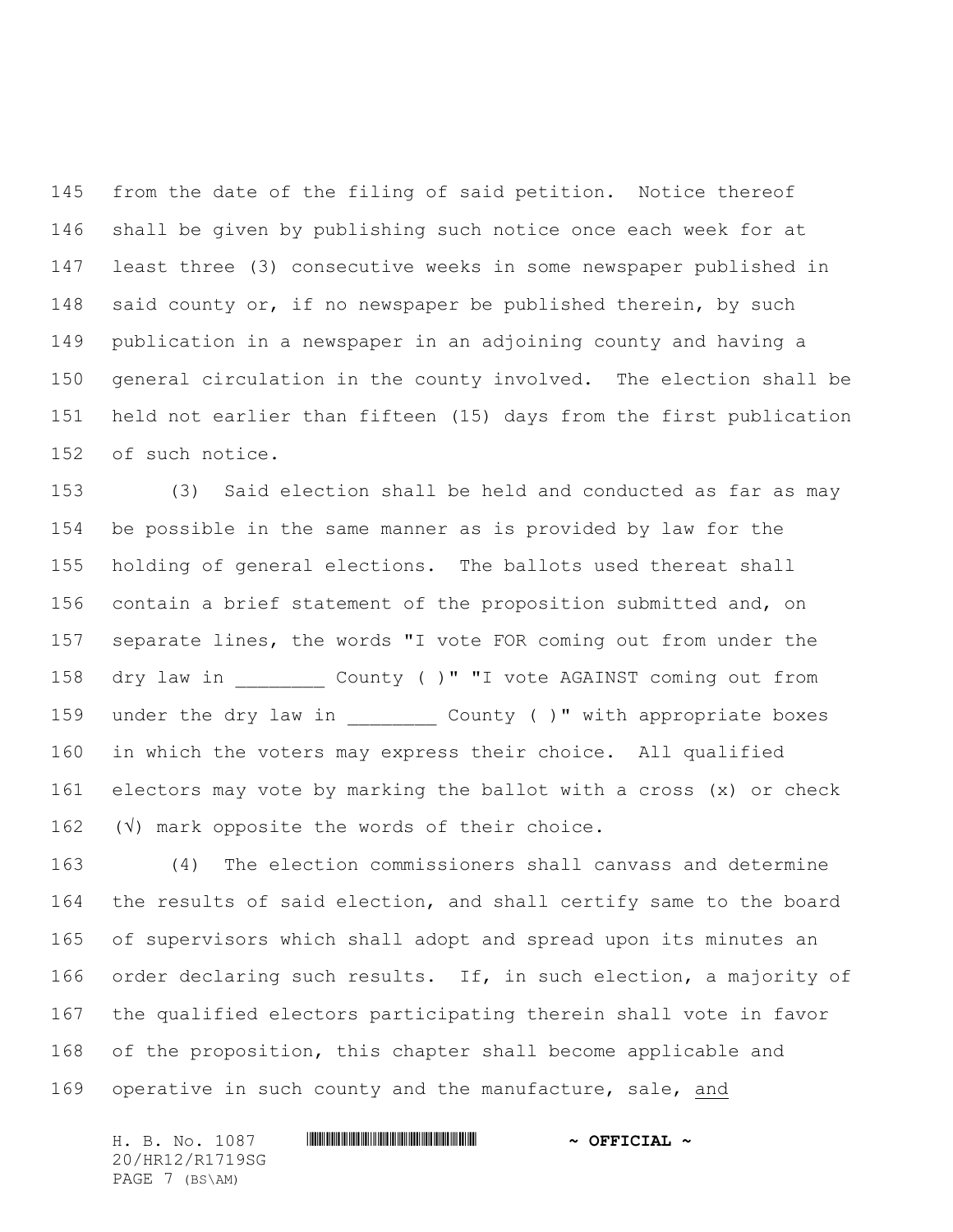distribution **\* \* \*** of alcoholic beverages therein shall be lawful 171 to the extent and in the manner permitted hereby. If, on the 172 other hand, a majority of the qualified electors participating in the election shall vote against the proposition, this chapter, except for Section 67-9-1 and 67-1-7(2), shall not become 175 effective and operative in such county and, except as otherwise provided under Section 67-9-1 and 67-1-7(2), all laws prohibiting and regulating the manufacture, sale, and distribution **\* \* \*** of **\* \* \*** alcoholic beverages shall remain in full force and effect and be administered and vigorously prosecuted therein. In either case, no further election shall be held in said county under the provisions of this chapter for a period of two (2) years from the date of the prior election and then only upon the filing of a petition requesting same signed by at least twenty percent (20%) or fifteen hundred (1,500), whichever number is the lesser, of the qualified electors of the county as is otherwise provided herein.

 **SECTION 5.** Section 67-1-14, Mississippi Code of 1972, is amended as follows:

 67-1-14. (1) The legalizing provisions of this chapter may be effective, applicable and operative in any municipality located in a county which has voted against coming out from under the dry law if a local option election shall be called and held in such municipality in the manner and with the results hereinafter provided.

20/HR12/R1719SG PAGE 8 (BS\AM)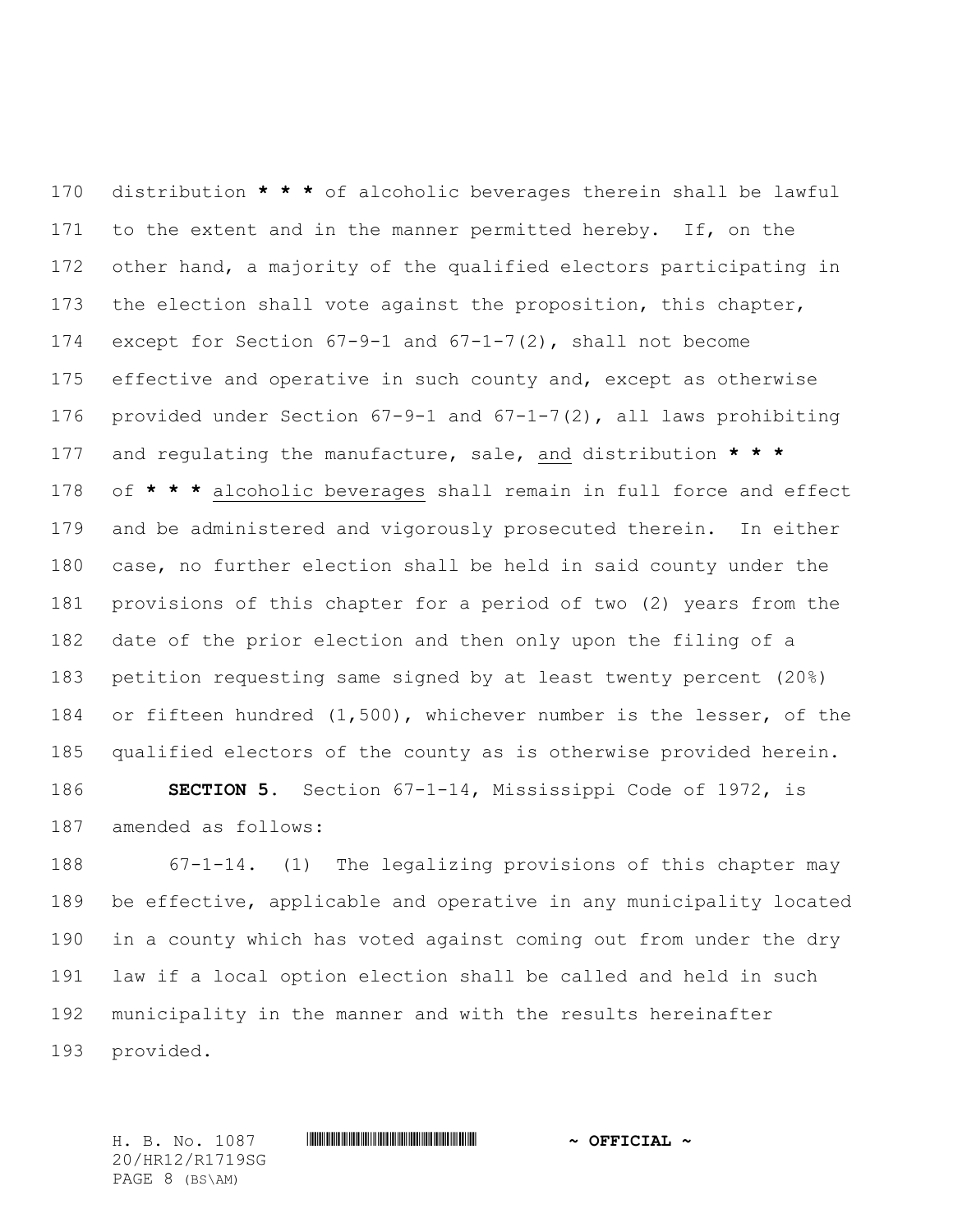(2) (a) Any municipality in this state having a population of not less than five thousand (5,000) according to the latest federal census and which is located in a county which has voted against coming out from under the dry law, or any municipality that is a county seat and which is located in a county which has voted against coming out from under the dry law, may, at an election held for the purpose under the election laws applicable to such municipality, either prohibit or permit, except as otherwise provided under Section 67-9-1, the sale **\* \* \*** of alcoholic beverages. An election to determine whether such sale **\* \* \*** shall be permitted in municipalities wherein its sale **\* \* \*** is prohibited by law shall be ordered by the municipal governing authorities upon the presentation of a petition to such governing authorities containing the names of at least twenty percent (20%) of the duly qualified voters of such municipality asking for such election. In like manner, an election to determine whether such sale **\* \* \*** shall be prohibited in municipalities wherein its sale is permitted by law shall be ordered by the municipal governing authorities upon the presentation of a petition to such governing authorities containing the names of at least twenty percent (20%) of the duly qualified voters of such municipality asking for such election. No election on either question shall be held by any one (1) municipality more often than once in two (2) years.

20/HR12/R1719SG PAGE 9 (BS\AM)

## H. B. No. 1087 \*HR12/R1719SG\* **~ OFFICIAL ~**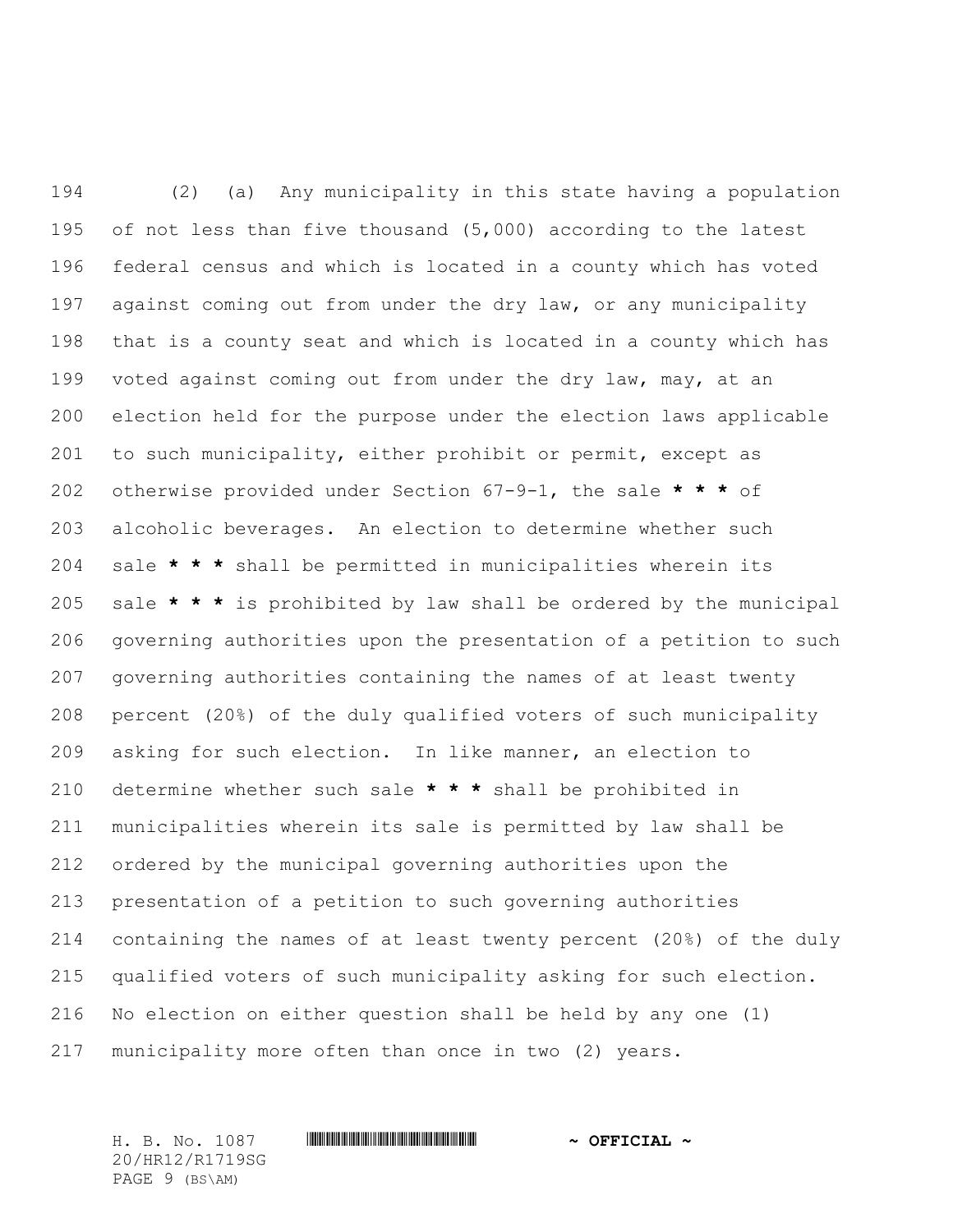Thirty (30) days' notice shall be given to the qualified electors of such municipality, in the manner prescribed by law, upon the question of either permitting or prohibiting such sale **\* \* \***, such notice to contain a statement of the question to be voted on at the election. The ballots to be used in the election shall have the following words printed thereon: "For the legal sale of alcoholic **\* \* \*** beverages" and the words "Against the legal sale of alcoholic **\* \* \*** beverages" next below. In marking his ballot the voter shall make a cross (X) opposite the words of his choice.

 If in the election a majority of the qualified electors voting in the election shall vote "for the legal sale of alcoholic **\* \* \*** beverages," then the municipal governing authorities shall pass the necessary order permitting the legal sale of such alcoholic beverages in such municipality. If in the election a majority of the qualified electors voting in the election shall vote "against the legal sale of alcoholic **\* \* \*** beverages," then the municipal governing authorities shall pass the necessary order prohibiting the sale of alcoholic beverages in such municipality.

 (b) The provisions of this subsection shall also apply to any municipality having a population of not less than six thousand (6,000) according to the latest federal census, a portion of which is located in a county which has voted against coming out from under the dry law and a portion of which is located in a

H. B. No. 1087 \*HR12/R1719SG\* **~ OFFICIAL ~** 20/HR12/R1719SG PAGE 10 (BS\AM)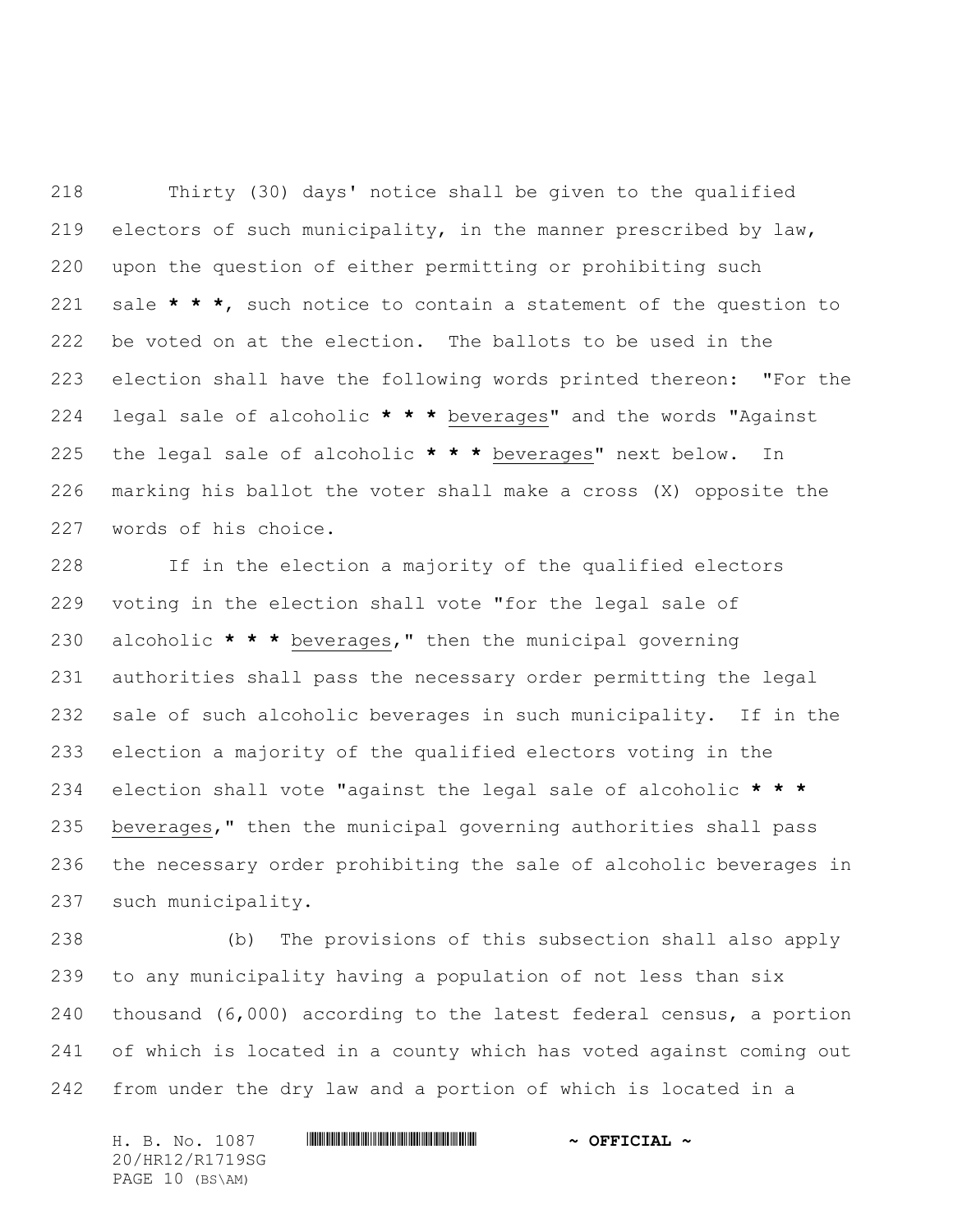county which has voted in favor of coming out from under the dry law. For the purpose of determining whether or not such a municipality meets the threshold population of six thousand (6,000) which will qualify the municipality to hold an election under this subsection, the entire population of the municipality shall be considered; however, the petition to hold the election authorized in this subsection shall be ordered by the municipal governing authorities upon the presentation of a petition to such governing authorities containing the names of at least twenty percent (20%) of the duly qualified voters of such municipality who reside in that portion of the municipality located in a county which has voted against coming out from under the dry law and the election shall be held only in that portion of the municipality. 256 In all other respects, the authority for the holding of elections and the manner in which such elections shall be conducted shall be as prescribed in paragraph (a) of this subsection; and, after proper certification of election results, the municipal governing authorities shall pass the appropriate order to permit or prohibit the legal sale of alcoholic beverages in that portion of the municipality located in a county which has voted against coming out from under the dry law.

 (3) The governing authorities of a municipality that has voted to come out from under the dry **\* \* \*** law after August 23, 2012, may, by ordinance, provide that alcoholic beverages may be

20/HR12/R1719SG PAGE 11 (BS\AM)

# H. B. No. 1087 \*HR12/R1719SG\* **~ OFFICIAL ~**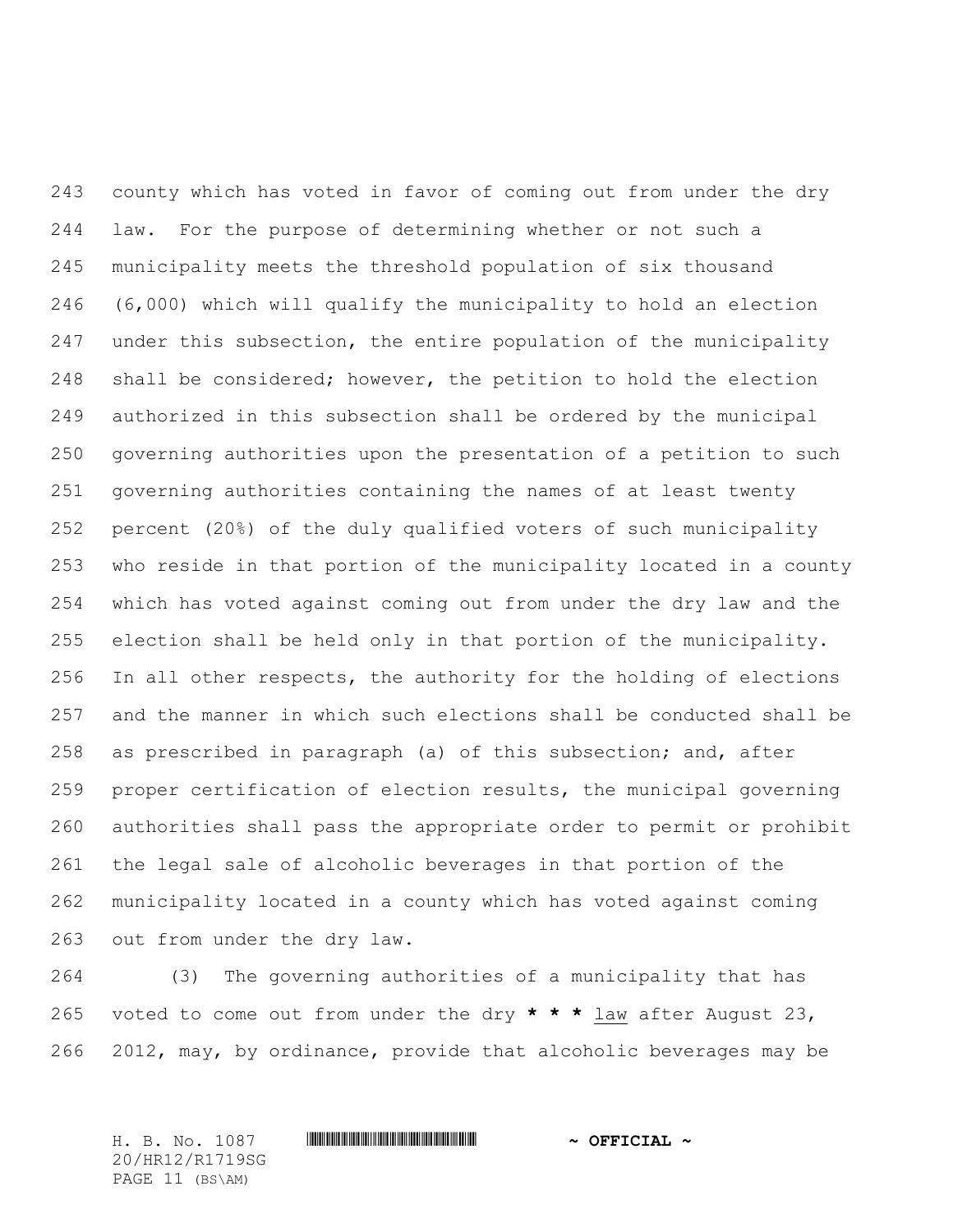sold in the municipality only by the holder of an on-premises retailer's permit.

 **SECTION 6.** Section 67-1-51, Mississippi Code of 1972, is amended as follows:

 67-1-51. (1) Permits which may be issued by the department shall be as follows:

 (a) **Manufacturer's permit.** A manufacturer's permit shall permit the manufacture, importation in bulk, bottling and storage of alcoholic liquor and its distribution and sale to manufacturers holding permits under this chapter in this state and to persons outside the state who are authorized by law to purchase the same, and to sell exclusively to the department.

Manufacturer's permits shall be of the following classes:

 Class 1. Distiller's and/or rectifier's permit, which shall authorize the holder thereof to operate a distillery for the production of distilled spirits by distillation or redistillation and/or to operate a rectifying plant for the purifying, refining, mixing, blending, flavoring or reducing in proof of distilled spirits and alcohol.

 Class 2. Wine manufacturer's permit, which shall authorize the holder thereof to manufacture, import in bulk, bottle and store wine or vinous liquor.

 Class 3. Native wine producer's permit, which shall authorize the holder thereof to produce, bottle, store and sell native wines.

H. B. No. 1087 \*HR12/R1719SG\* **~ OFFICIAL ~** 20/HR12/R1719SG PAGE 12 (BS\AM)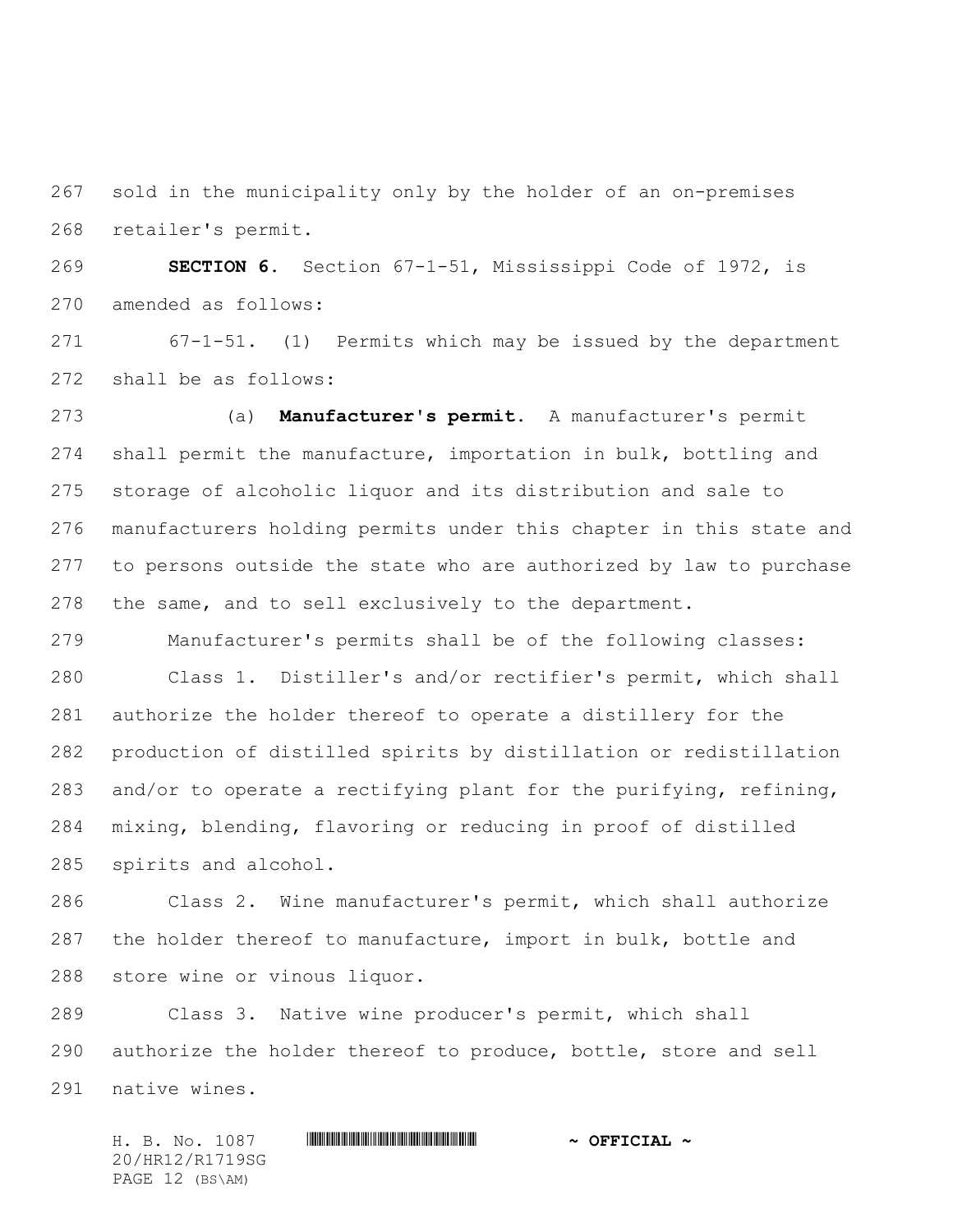(b) **Package retailer's permit.** Except as otherwise provided in this paragraph and Section 67-1-52, a package retailer's permit shall authorize the holder thereof to operate a store exclusively for the sale at retail in original sealed and unopened packages of alcoholic beverages, including native wines, not to be consumed on the premises where sold. Alcoholic beverages shall not be sold by any retailer in any package or container containing less than fifty (50) milliliters by liquid measure. A package retailer's permit, with prior approval from the department, shall authorize the holder thereof to sample new product furnished by a manufacturer's representative or his employees at the permitted place of business so long as the sampling otherwise complies with this chapter and applicable department regulations. Such samples may not be provided to customers at the permitted place of business. In addition to the sale at retail of packages of alcoholic beverages, the holder of a package retailer's permit is authorized to sell at retail corkscrews, wine glasses, soft drinks, ice, juices, mixers and other beverages commonly used to mix with alcoholic beverages. Nonalcoholic beverages sold by the holder of a package retailer's permit shall not be consumed on the premises where sold.

 (c) **On-premises retailer's permit.** Except as otherwise provided in subsection (5) of this section, an on-premises retailer's permit shall authorize the sale of alcoholic beverages, including native wines, for consumption on the licensed premises

H. B. No. 1087 \*HR12/R1719SG\* **~ OFFICIAL ~** 20/HR12/R1719SG PAGE 13 (BS\AM)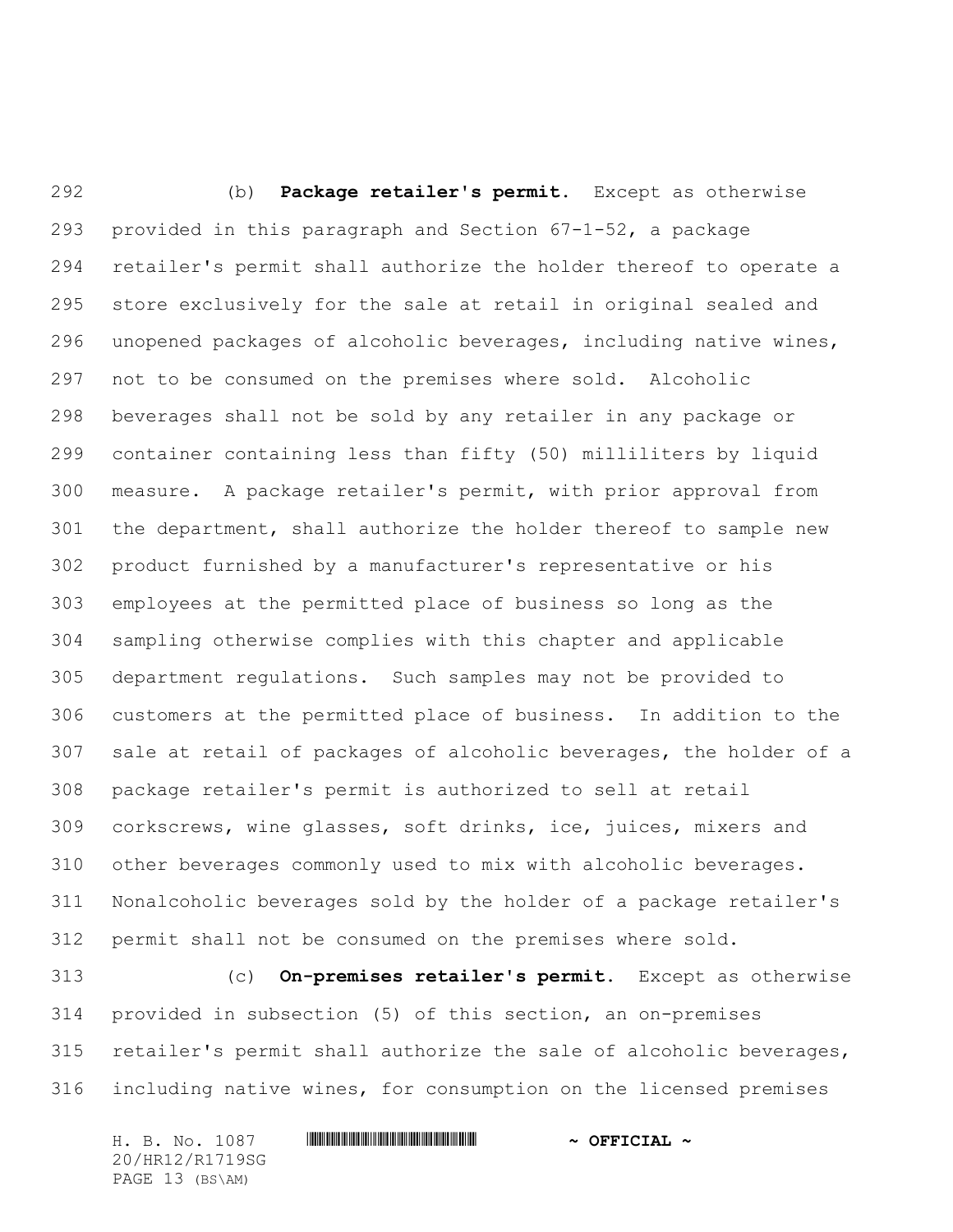only; however, a patron of the permit holder may remove one (1) bottle of wine from the licensed premises if: (i) the patron consumed a portion of the bottle of wine in the course of consuming a meal purchased on the licensed premises; (ii) the permit holder securely reseals the bottle; (iii) the bottle is placed in a bag that is secured in a manner so that it will be visibly apparent if the bag is opened; and (iv) a dated receipt for the wine and the meal is available. Such a permit shall be issued only to qualified hotels, restaurants and clubs, and to common carriers with adequate facilities for serving passengers. In resort areas, whether inside or outside of a municipality, the department, in its discretion, may issue on-premises retailer's permits to such establishments as it deems proper. An on-premises retailer's permit when issued to a common carrier shall authorize the sale and serving of alcoholic beverages aboard any licensed vehicle while moving through any county of the state; however, the sale of such alcoholic beverages shall not be permitted while such vehicle is stopped in a county that has not legalized such sales. If an on-premises retailer's permit is applied for by a common carrier operating solely in the water, such common carrier must, along with all other qualifications for a permit, (i) be certified to carry at least one hundred fifty (150) passengers and/or provide overnight accommodations for at least fifty (50) passengers and (ii) operate primarily in the waters within the State of Mississippi which lie adjacent to the State of

H. B. No. 1087 \*HR12/R1719SG\* **~ OFFICIAL ~** 20/HR12/R1719SG PAGE 14 (BS\AM)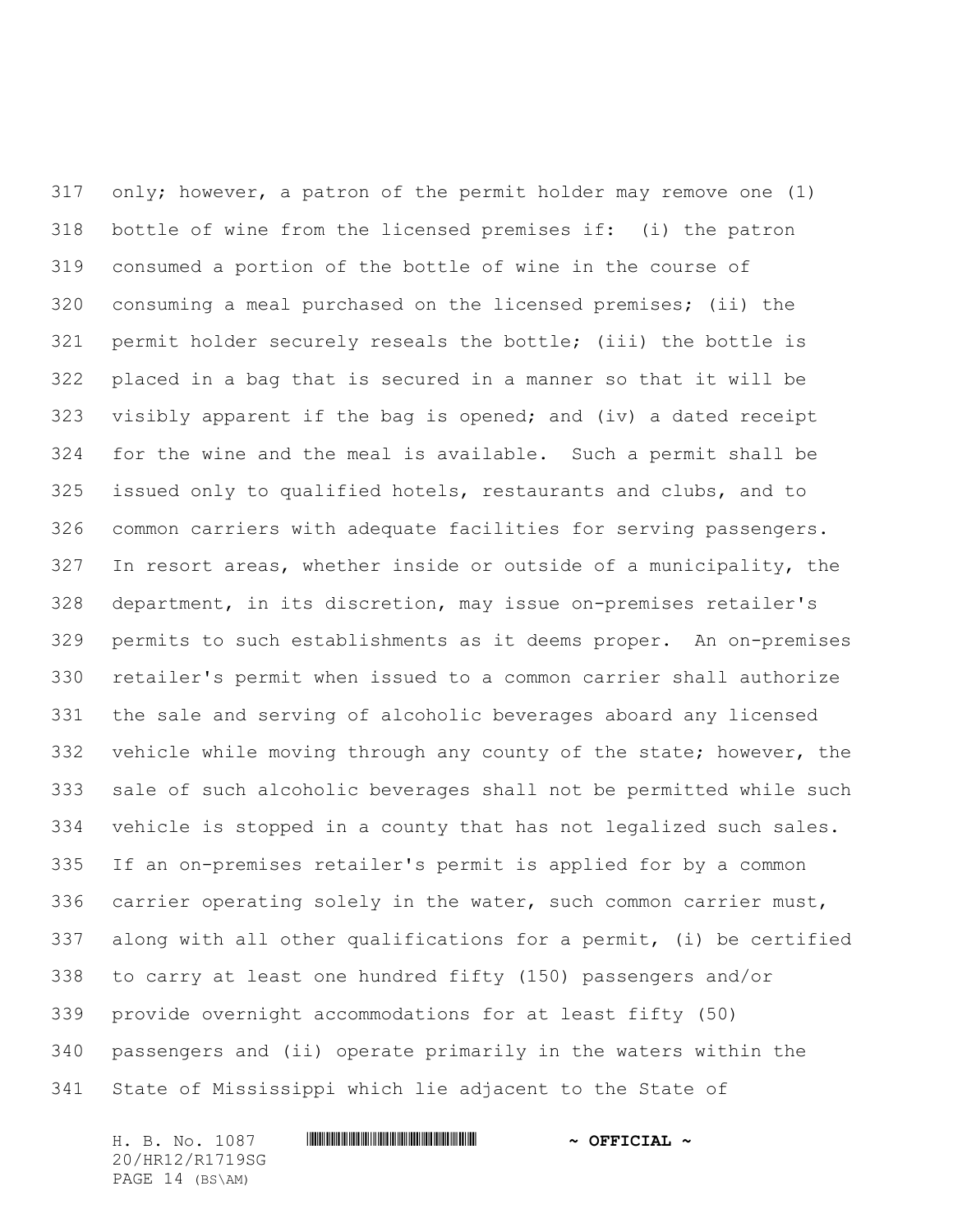Mississippi south of the three (3) most southern counties in the State of Mississippi and/or on the Mississippi River or navigable waters within any county bordering on the Mississippi River.

 (d) **Solicitor's permit.** A solicitor's permit shall authorize the holder thereof to act as salesman for a manufacturer or wholesaler holding a proper permit, to solicit on behalf of his employer orders for alcoholic beverages, and to otherwise promote his employer's products in a legitimate manner. Such a permit shall authorize the representation of and employment by one (1) principal only. However, the permittee may also, in the discretion of the department, be issued additional permits to represent other principals. No such permittee shall buy or sell alcoholic beverages for his own account, and no such beverage shall be brought into this state in pursuance of the exercise of such permit otherwise than through a permit issued to a wholesaler or manufacturer in the state.

 (e) **Native wine retailer's permit.** Except as otherwise provided in subsection (5) of this section, a native wine retailer's permit shall be issued only to a holder of a Class 3 manufacturer's permit, and shall authorize the holder thereof to make retail sales of native wines to consumers for on-premises consumption or to consumers in originally sealed and unopened containers at an establishment located on the premises of or in the immediate vicinity of a native winery.

H. B. No. 1087 \*HR12/R1719SG\* **~ OFFICIAL ~** 20/HR12/R1719SG PAGE 15 (BS\AM)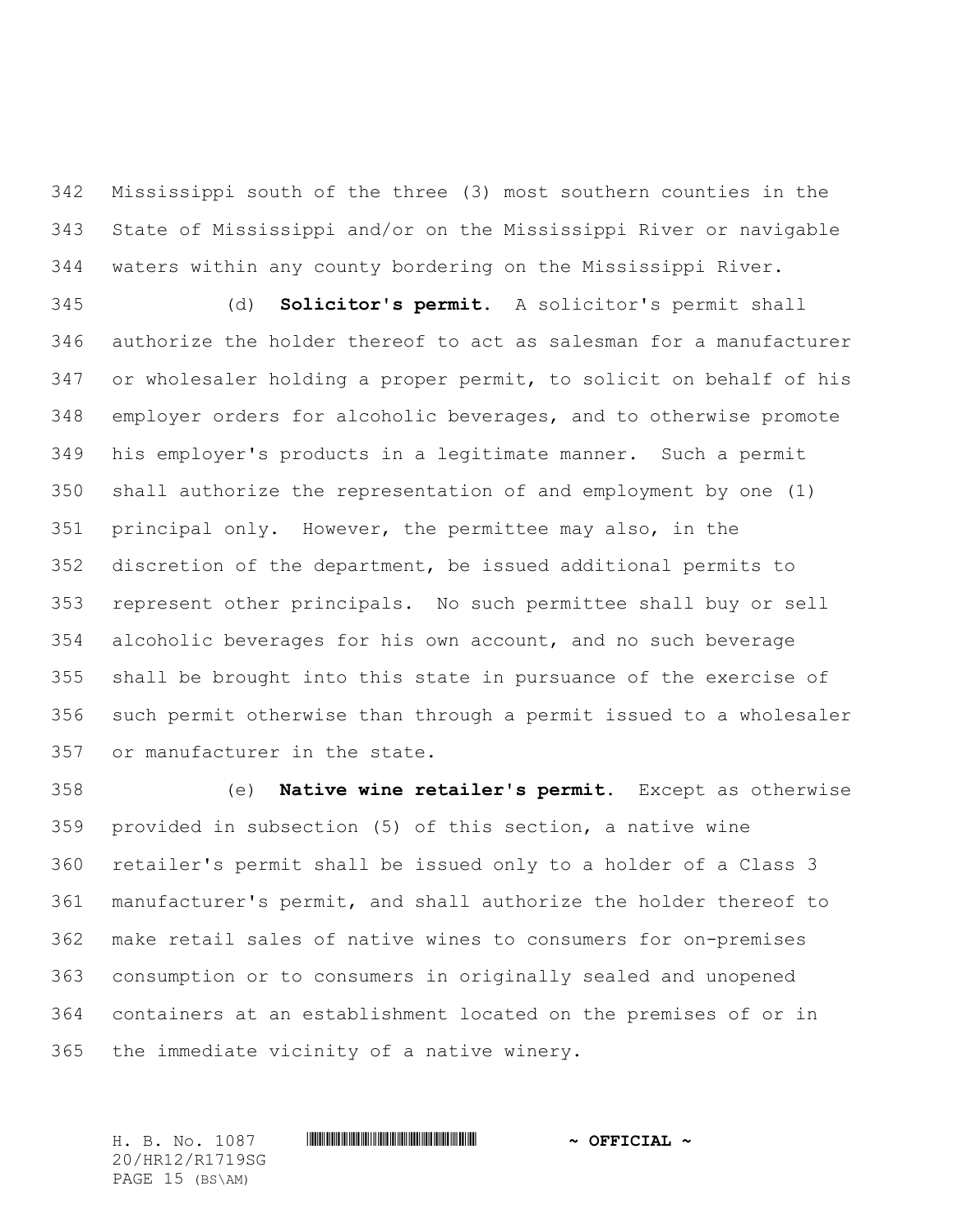(f) **Temporary retailer's permit.** Except as otherwise provided in subsection (5) of this section, a temporary retailer's permit shall permit the purchase and resale of alcoholic beverages, including native wines, during legal hours on the premises described in the temporary permit only.

 Temporary retailer's permits shall be of the following classes:

 Class 1. A temporary one-day permit may be issued to bona fide nonprofit civic or charitable organizations authorizing the sale of alcoholic beverages, including native wine, for consumption on the premises described in the temporary permit only. Class 1 permits may be issued only to applicants demonstrating to the department, by a statement signed under penalty of perjury submitted ten (10) days prior to the proposed date or such other time as the department may determine, that they meet the qualifications of Sections 67-1-11, 67-1-37, 67-1-51(2) 382 and  $(3)$ ,  $67-1-55$ ,  $67-1-57$  (excluding paragraph  $(e)$ ) and  $67-1-59$ . Class 1 permittees shall obtain all alcoholic beverages from package retailers located in the county in which the temporary permit is issued. Alcoholic beverages remaining in stock upon expiration of the temporary permit may be returned by the permittee to the package retailer for a refund of the purchase price upon consent of the package retailer or may be kept by the permittee exclusively for personal use and consumption, subject to all laws pertaining to the illegal sale and possession of

H. B. No. 1087 \*HR12/R1719SG\* **~ OFFICIAL ~** 20/HR12/R1719SG PAGE 16 (BS\AM)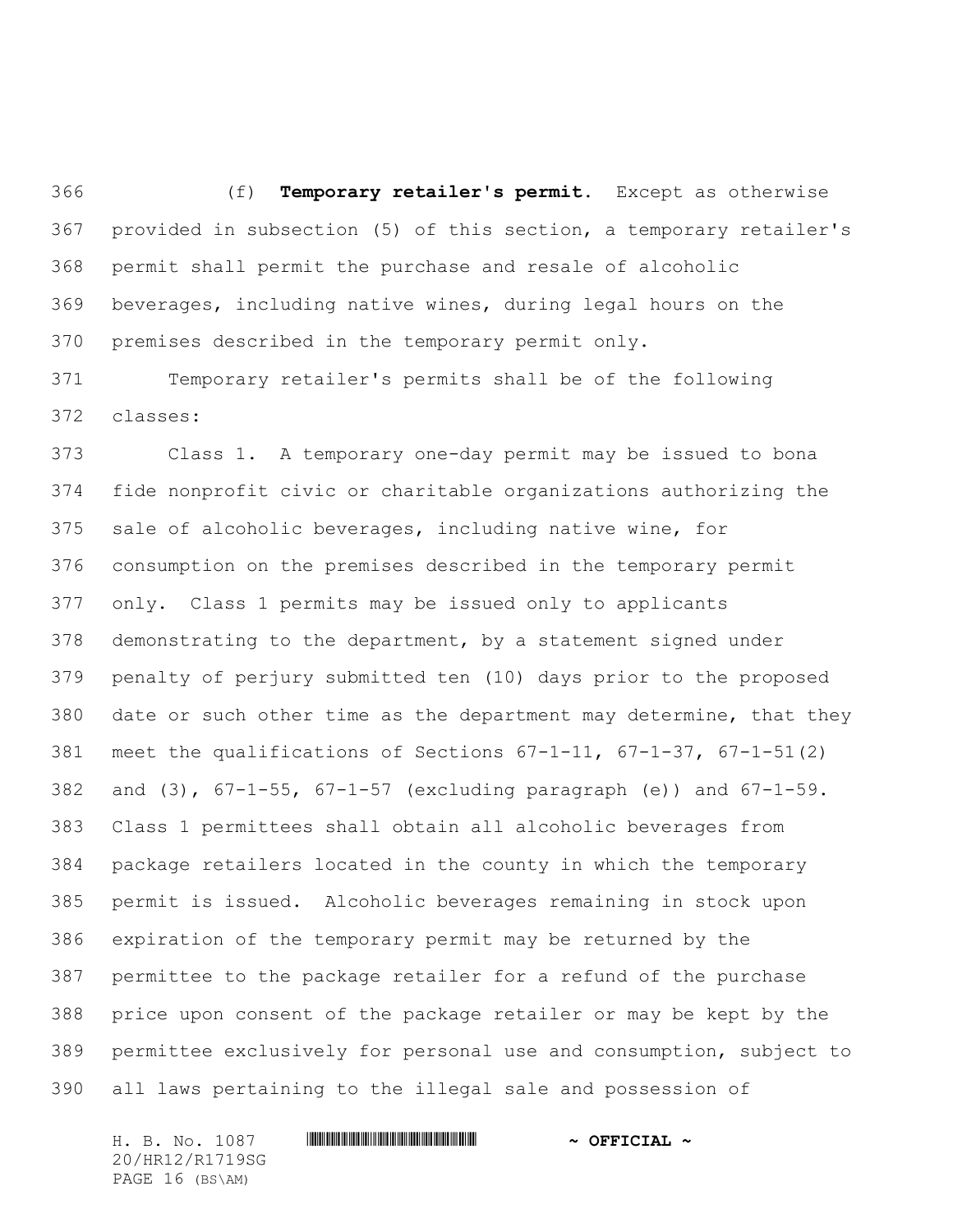alcoholic beverages. The department, following review of the statement provided by the applicant and the requirements of the applicable statutes and regulations, may issue the permit.

 Class 2. A temporary permit, not to exceed seventy (70) days, may be issued to prospective permittees seeking to transfer a permit authorized in paragraph (c) of this subsection. A Class 2 permit may be issued only to applicants demonstrating to the department, by a statement signed under the penalty of perjury, 399 that they meet the qualifications of Sections  $67-1-5(1)$ ,  $(m)$ ,  $(n)$ , 400 (o), (p) or (q),  $67-1-37$ ,  $67-1-51$  (2) and (3),  $67-1-55$ ,  $67-1-57$  and 67-1-59. The department, following a preliminary review of the statement provided by the applicant and the requirements of the applicable statutes and regulations, may issue the permit.

 Class 2 temporary permittees must purchase their alcoholic 405 beverages directly from the department or, with approval of the department, purchase the remaining stock of the previous permittee. If the proposed applicant of a Class 1 or Class 2 temporary permit falsifies information contained in the application or statement, the applicant shall never again be eligible for a retail alcohol beverage permit and shall be subject to prosecution for perjury.

 Class 3. A temporary one-day permit may be issued to a retail establishment authorizing the complimentary distribution of wine, including native wine, to patrons of the retail establishment at an open house or promotional event, for

H. B. No. 1087 \*HR12/R1719SG\* **~ OFFICIAL ~** 20/HR12/R1719SG PAGE 17 (BS\AM)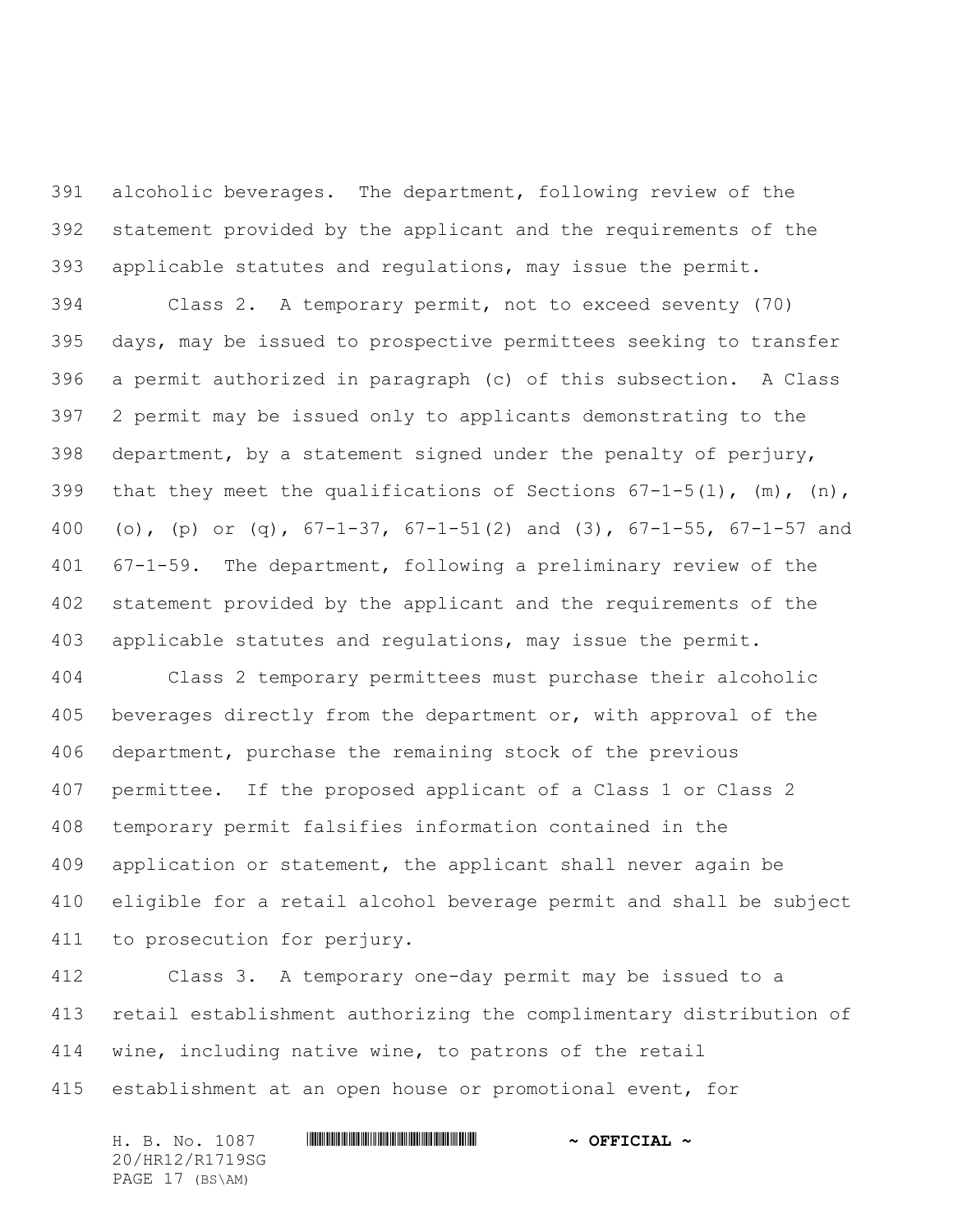consumption only on the premises described in the temporary permit. A Class 3 permit may be issued only to an applicant demonstrating to the department, by a statement signed under penalty of perjury submitted ten (10) days before the proposed 420 date or such other time as the department may determine, that it meets the qualifications of Sections 67-1-11, 67-1-37, 67-1-51(2) and (3), 67-1-55, 67-1-57 (excluding paragraph (e)) and 67-1-59. A Class 3 permit holder shall obtain all alcoholic beverages from the holder(s) of a package retailer's permit located in the county in which the temporary permit is issued. Wine remaining in stock upon expiration of the temporary permit may be returned by the Class 3 temporary permit holder to the package retailer for a 428 refund of the purchase price, with consent of the package retailer, or may be kept by the Class 3 temporary permit holder exclusively for personal use and consumption, subject to all laws pertaining to the illegal sale and possession of alcoholic beverages. The department, following review of the statement provided by the applicant and the requirements of the applicable statutes and regulations, may issue the permit. No retailer may receive more than twelve (12) Class 3 temporary permits in a calendar year. A Class 3 temporary permit shall not be issued to a retail establishment that either holds a merchant permit issued under paragraph (l) of this subsection, or holds a permit issued under Chapter 3, Title 67, Mississippi Code of 1972, authorizing

20/HR12/R1719SG PAGE 18 (BS\AM)

#### H. B. No. 1087 \*HR12/R1719SG\* **~ OFFICIAL ~**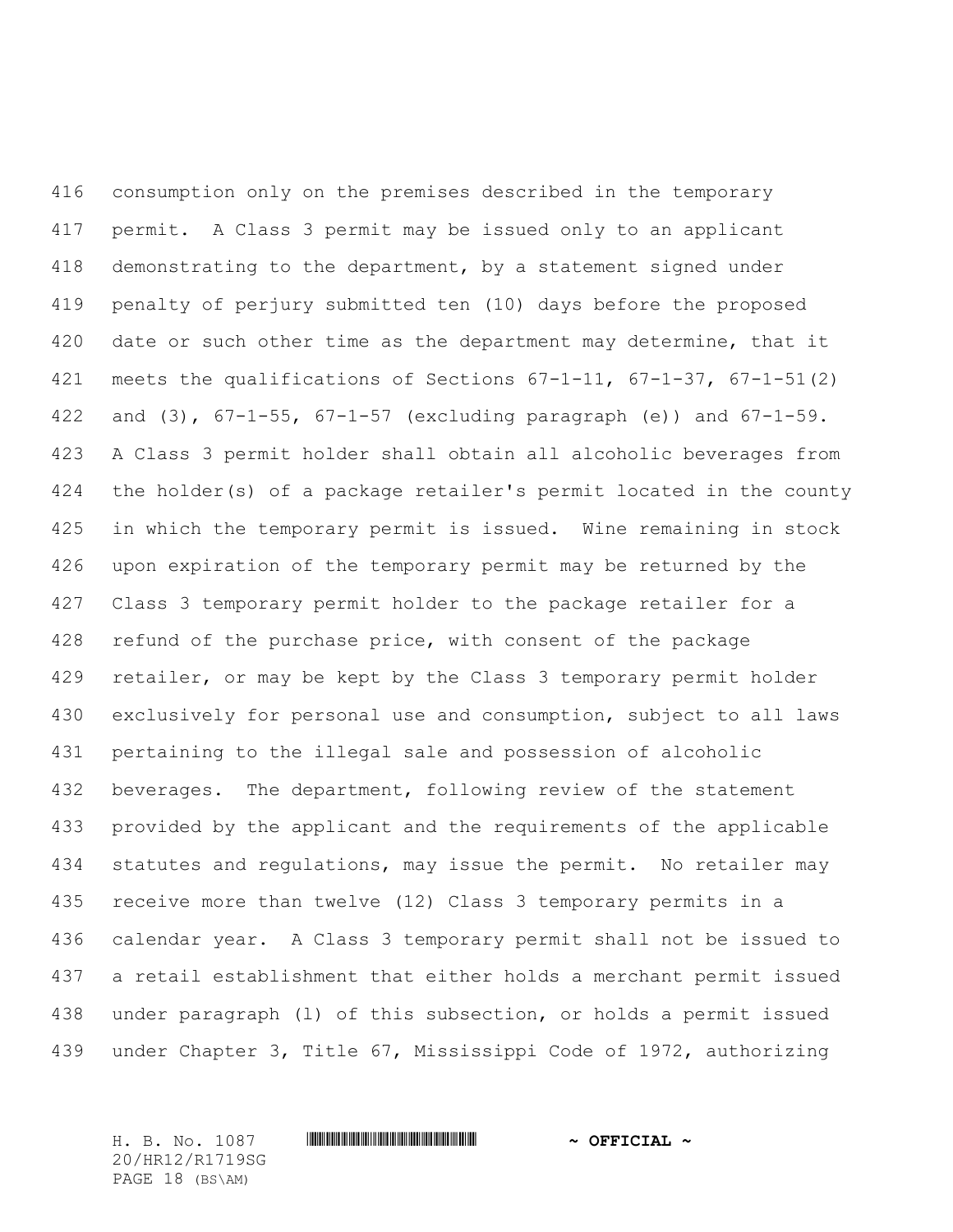the holder to engage in the business of a retailer of light wine or beer.

 (g) **Caterer's permit.** A caterer's permit shall permit the purchase of alcoholic beverages by a person engaging in business as a caterer and the resale of alcoholic beverages by such person in conjunction with such catering business. No person shall qualify as a caterer unless forty percent (40%) or more of the revenue derived from such catering business shall be from the serving of prepared food and not from the sale of alcoholic beverages and unless such person has obtained a permit for such business from the Department of Health. A caterer's permit shall not authorize the sale of alcoholic beverages on the premises of 452 the person engaging in business as a caterer; however, the holder of an on-premises retailer's permit may hold a caterer's permit. When the holder of an on-premises retailer's permit or an affiliated entity of the holder also holds a caterer's permit, the caterer's permit shall not authorize the service of alcoholic 457 beverages on a consistent, recurring basis at a separate, fixed location owned or operated by the caterer, on-premises retailer or affiliated entity and an on-premises retailer's permit shall be required for the separate location. All sales of alcoholic beverages by holders of a caterer's permit shall be made at the 462 location being catered by the caterer, and, except as otherwise provided in subsection (5) of this section, such sales may be made only for consumption at the catered location. The location being

H. B. No. 1087 \*HR12/R1719SG\* **~ OFFICIAL ~** 20/HR12/R1719SG PAGE 19 (BS\AM)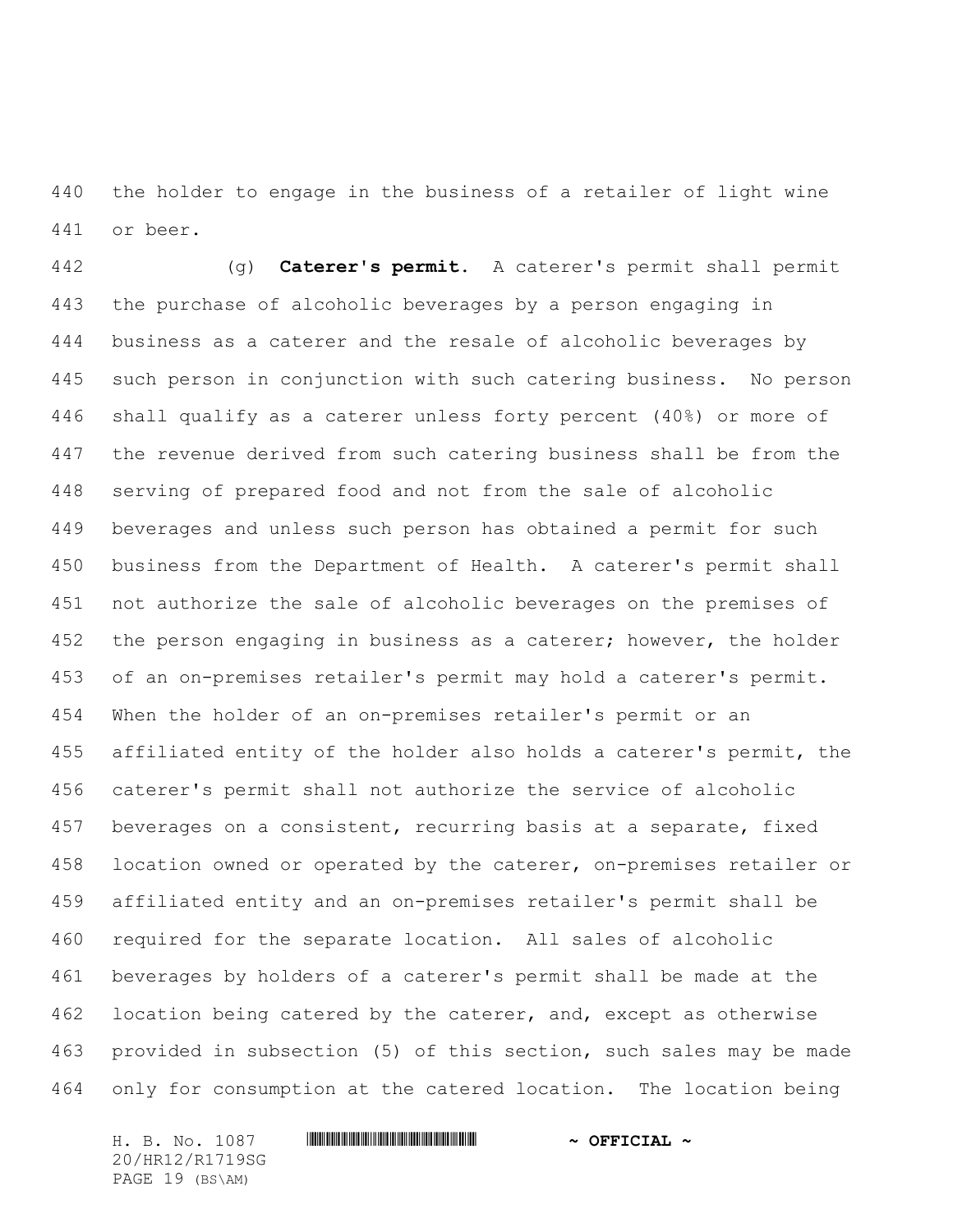catered may be anywhere within a county or judicial district that has voted to come out from under the dry laws or in which the sale **\* \* \*** and distribution **\* \* \*** of alcoholic beverages is otherwise authorized by law. Such sales shall be made pursuant to any other conditions and restrictions which apply to sales made by on-premises retail permittees. The holder of a caterer's permit or his employees shall remain at the catered location as long as alcoholic beverages are being sold pursuant to the permit issued under this paragraph (g), and the permittee shall have at the location the identification card issued by the Alcoholic Beverage Control Division of the department. No unsold alcoholic beverages may be left at the catered location by the permittee upon the conclusion of his business at that location. Appropriate law enforcement officers and Alcoholic Beverage Control Division personnel may enter a catered location on private property in order to enforce laws governing the sale or serving of alcoholic beverages.

 (h) **Research permit.** A research permit shall authorize the holder thereof to operate a research facility for the professional research of alcoholic beverages. Such permit shall authorize the holder of the permit to import and purchase limited amounts of alcoholic beverages from the department or from importers, wineries and distillers of alcoholic beverages for professional research.

20/HR12/R1719SG PAGE 20 (BS\AM)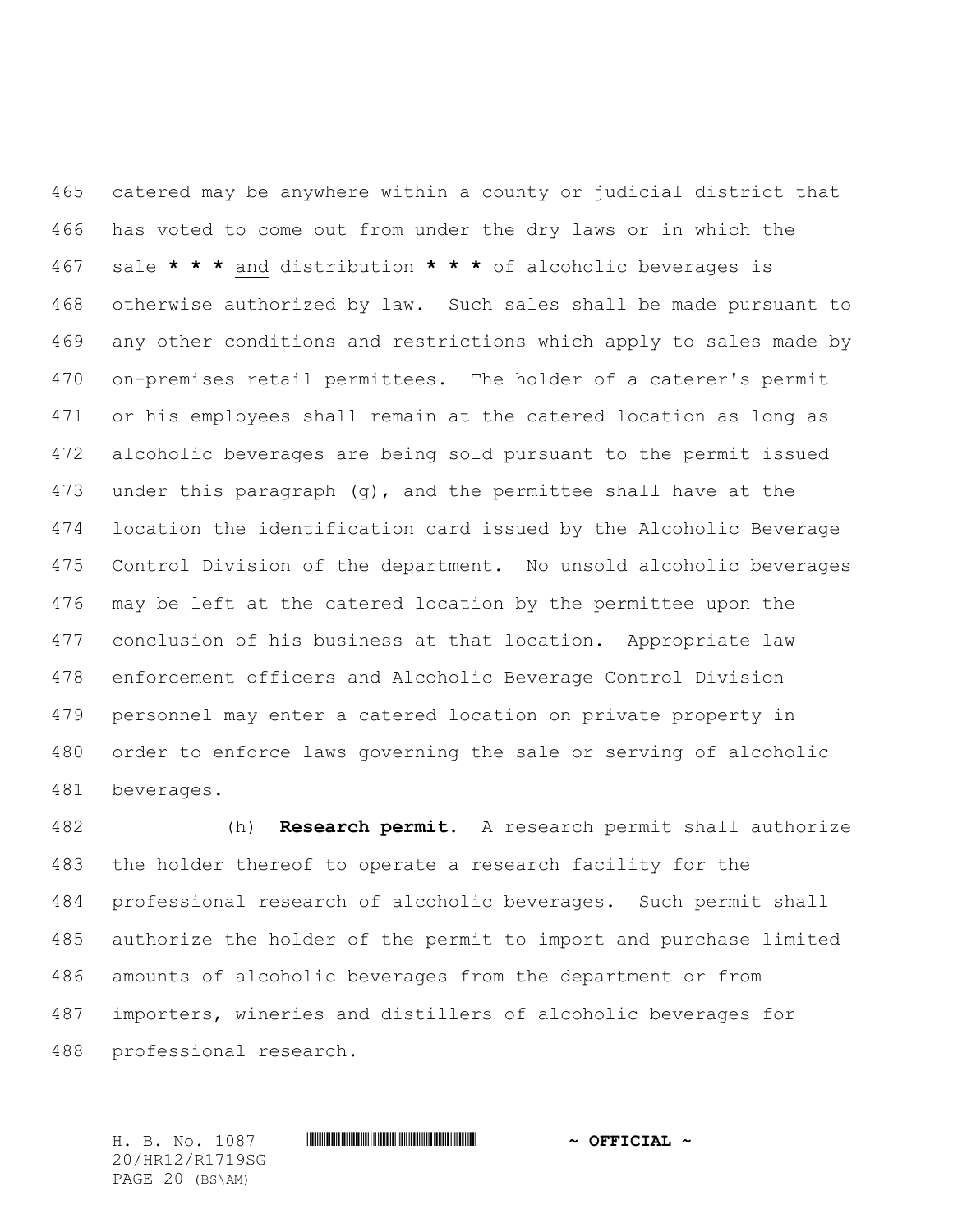(i) **Alcohol processing permit.** An alcohol processing permit shall authorize the holder thereof to purchase, transport 491 and possess alcoholic beverages for the exclusive use in cooking, processing or manufacturing products which contain alcoholic beverages as an integral ingredient. An alcohol processing permit shall not authorize the sale of alcoholic beverages on the premises of the person engaging in the business of cooking, processing or manufacturing products which contain alcoholic beverages. The amounts of alcoholic beverages allowed under an alcohol processing permit shall be set by the department.

 (j) **Hospitality cart permit.** A hospitality cart permit shall authorize the sale of alcoholic beverages from a mobile cart on a golf course that is the holder of an on-premises retailer's permit. The alcoholic beverages sold from the cart must be consumed within the boundaries of the golf course.

 (k) **Special service permit.** A special service permit shall authorize the holder to sell commercially sealed alcoholic beverages to the operator of a commercial or private aircraft for en route consumption only by passengers. A special service permit shall be issued only to a fixed-base operator who contracts with an airport facility to provide fueling and other associated services to commercial and private aircraft.

 (l) **Merchant permit.** Except as otherwise provided in subsection (5) of this section, a merchant permit shall be issued only to the owner of a spa facility, an art studio or gallery, or

H. B. No. 1087 \*HR12/R1719SG\* **~ OFFICIAL ~** 20/HR12/R1719SG PAGE 21 (BS\AM)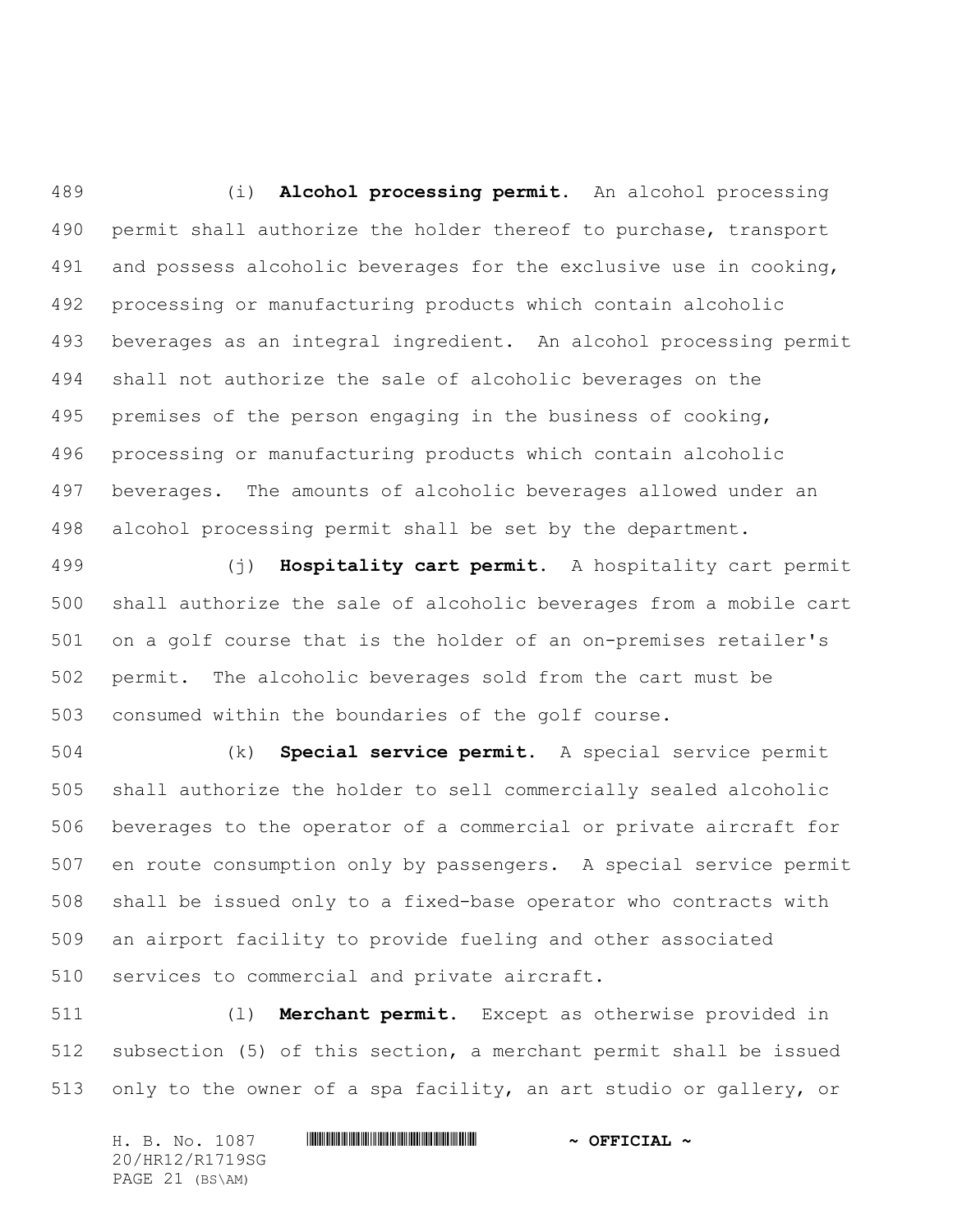a cooking school, and shall authorize the holder to serve complimentary by the glass wine only, including native wine, at the holder's spa facility, art studio or gallery, or cooking school. A merchant permit holder shall obtain all wine from the holder of a package retailer's permit.

 (m) **Temporary alcoholic beverages charitable auction permit.** A temporary permit, not to exceed five (5) days, may be issued to a qualifying charitable nonprofit organization that is exempt from taxation under Section 501(c)(3) or (4) of the Internal Revenue Code of 1986. The permit shall authorize the holder to sell alcoholic beverages for the limited purpose of raising funds for the organization during a live or silent auction that is conducted by the organization and that meets the following requirements: (i) the auction is conducted in an area of the state where the sale of alcoholic beverages is authorized; (ii) if the auction is conducted on the premises of an on-premises retailer's permit holder, then the alcoholic beverages to be auctioned must be stored separately from the alcoholic beverages sold, stored or served on the premises, must be removed from the premises immediately following the auction, and may not be consumed on the premises; (iii) the permit holder may not conduct more than two (2) auctions during a calendar year; (iv) the permit holder may not pay a commission or promotional fee to any person to arrange or conduct the auction.

20/HR12/R1719SG PAGE 22 (BS\AM)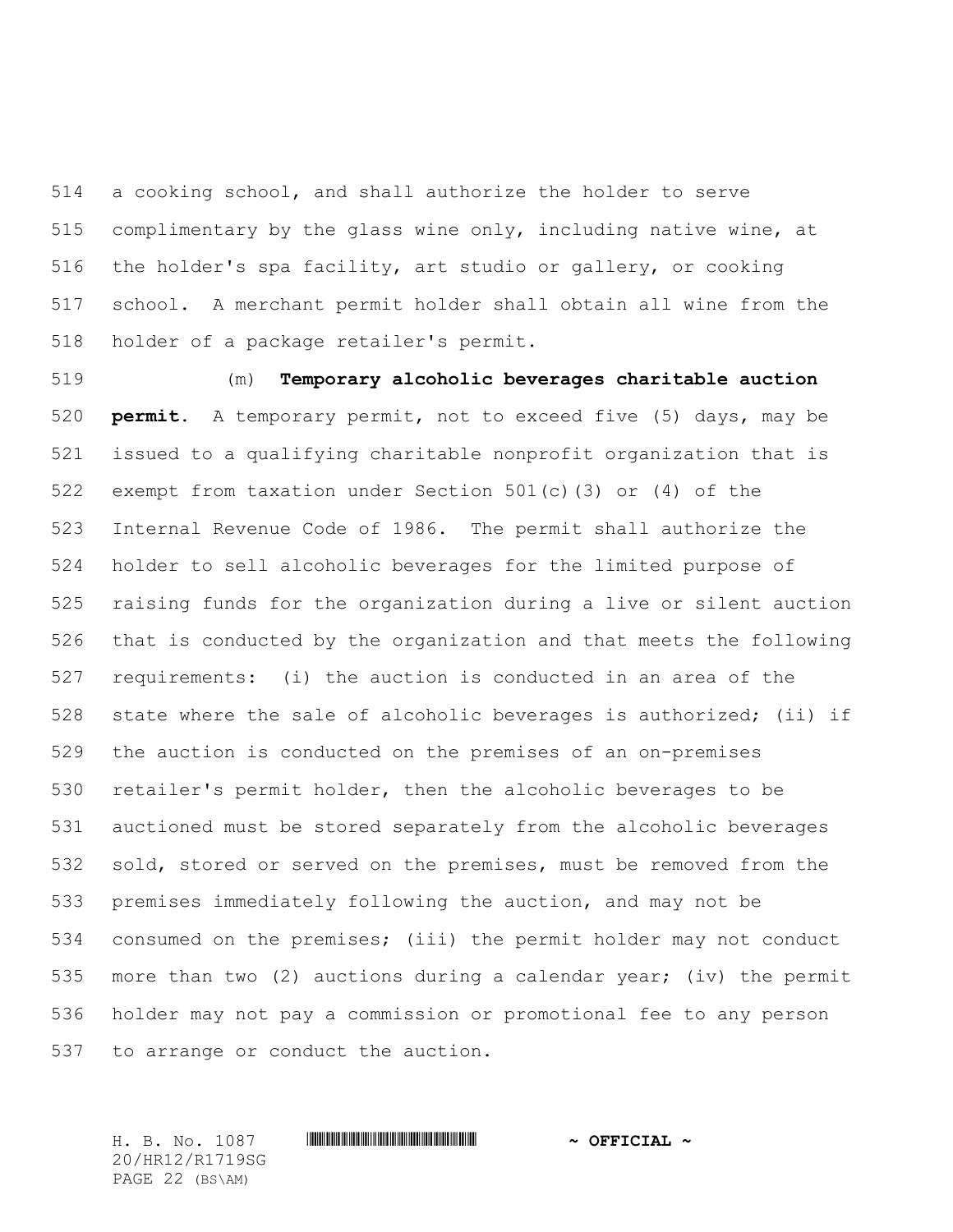(n) **Event venue retailer's permit.** An event venue retailer's permit shall authorize the holder thereof to purchase and resell alcoholic beverages, including native wines, for consumption on the premises during legal hours during events held on the licensed premises if food is being served at the event by a caterer who is not affiliated with or related to the permittee. The caterer must serve at least three (3) entrees. The permit may only be issued for venues that can accommodate two hundred (200) persons or more. The number of persons a venue may accommodate shall be determined by the local fire department and such determination shall be provided in writing and submitted along with all other documents required to be provided for an on-premises retailer's permit. The permittee must derive the majority of its revenue from event-related fees, including, but not limited to, admission fees or ticket sales for live entertainment in the building. "Event-related fees" do not include alcohol, beer or light wine sales or any fee which may be construed to cover the cost of alcohol, beer or light wine. This determination shall be made on a per event basis. An event may not last longer than two (2) consecutive days per week.

 (o) **Temporary theatre permit.** A temporary theatre permit, not to exceed five (5) days, may be issued to a charitable nonprofit organization that is exempt from taxation under Section 501(c)(3) or (4) of the Internal Revenue Code and owns or operates a theatre facility that features plays and other theatrical

H. B. No. 1087 \*HR12/R1719SG\* **~ OFFICIAL ~** 20/HR12/R1719SG PAGE 23 (BS\AM)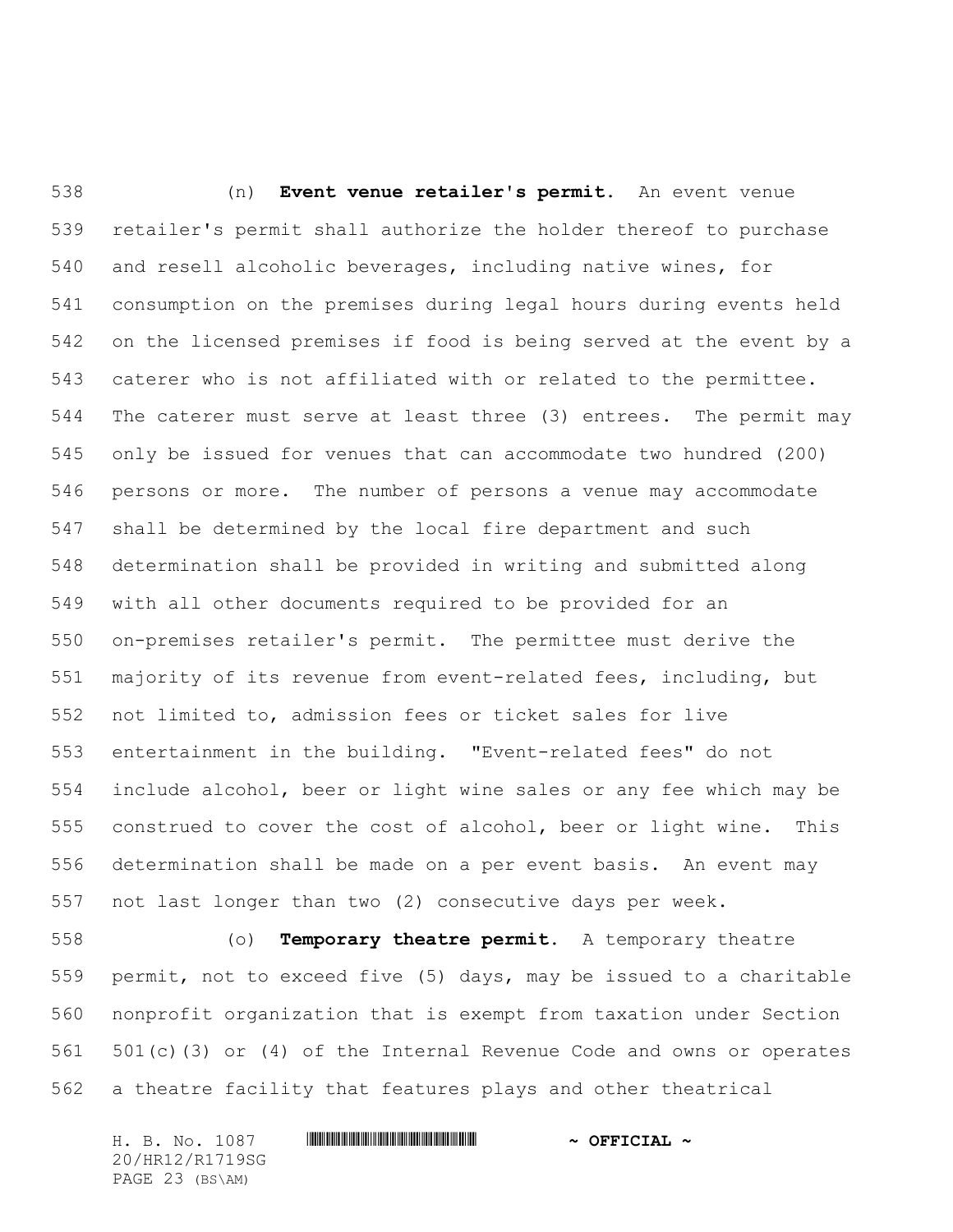performances and productions. Except as otherwise provided in subsection (5) of this section, the permit shall authorize the holder to sell alcoholic beverages, including native wines, to patrons of the theatre during performances and productions at the theatre facility for consumption during such performances and productions on the premises of the facility described in the permit. A temporary theatre permit holder shall obtain all alcoholic beverages from package retailers located in the county in which the permit is issued. Alcoholic beverages remaining in stock upon expiration of the temporary theatre permit may be returned by the permittee to the package retailer for a refund of the purchase price upon consent of the package retailer or may be kept by the permittee exclusively for personal use and consumption, subject to all laws pertaining to the illegal sale and possession of alcoholic beverages.

 (p) **Charter ship operator's permit.** Subject to the provisions of this paragraph (p), a charter ship operator's permit shall authorize the holder thereof and its employees to serve, monitor, store and otherwise control the serving and availability of alcoholic beverages to customers of the permit holder during private charters under contract provided by the permit holder. A charter ship operator's permit shall authorize such action by the permit holder and its employees only as to alcoholic beverages brought onto the permit holder's ship by customers of the permit holder as part of such a private charter. All such alcoholic

H. B. No. 1087 \*HR12/R1719SG\* **~ OFFICIAL ~** 20/HR12/R1719SG PAGE 24 (BS\AM)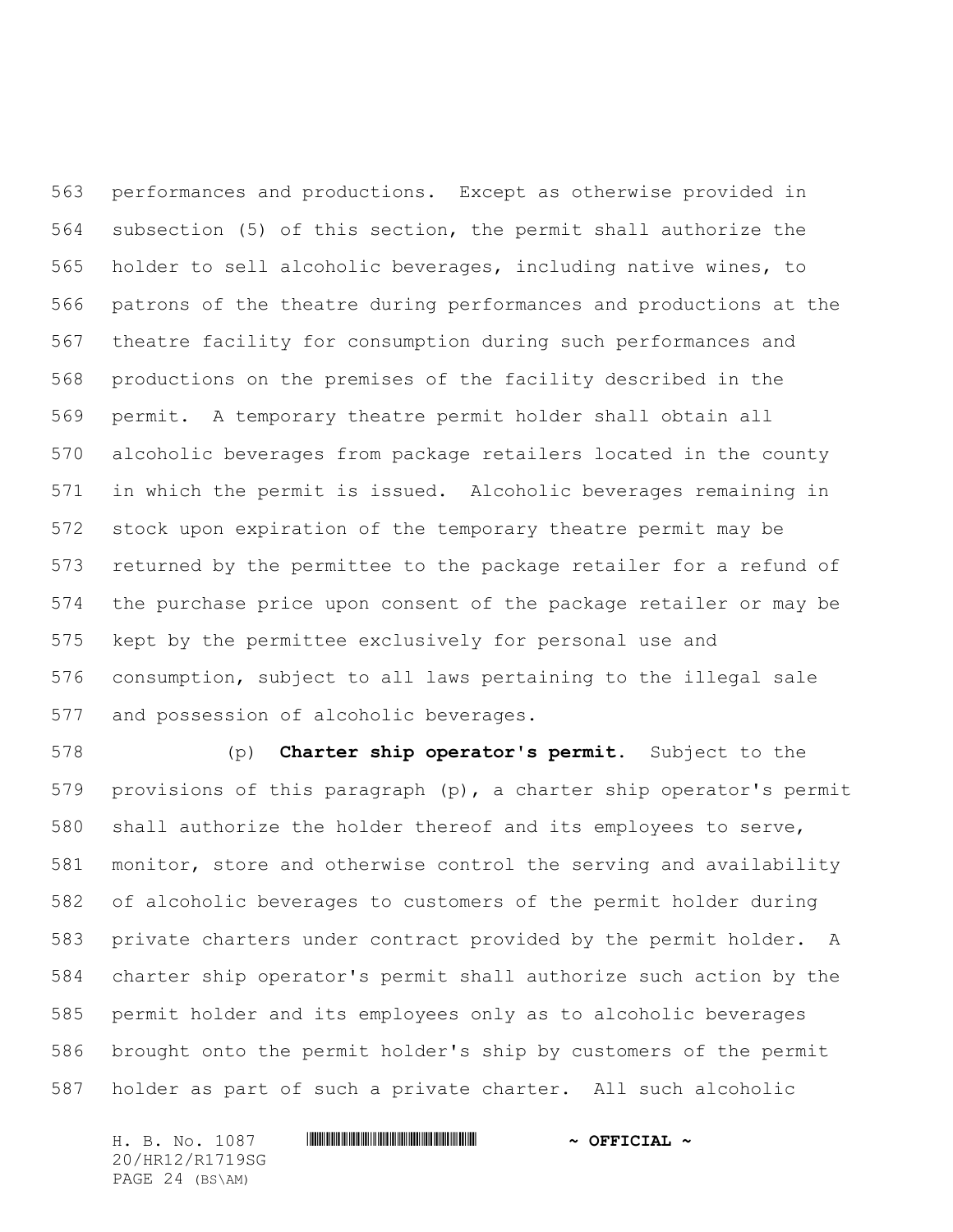beverages must be removed from the charter ship at the conclusion of each private charter. A charter ship operator's permit shall not authorize the permit holder to sell, charge for or otherwise supply alcoholic beverages to customers, except as authorized in this paragraph (p). For the purposes of this paragraph (p), "charter ship operator" means a common carrier that (i) is certified to carry at least one hundred fifty (150) passengers and/or provide overnight accommodations for at least fifty (50) passengers, (ii) operates only in the waters within the State of Mississippi, which lie adjacent to the State of Mississippi south of the three (3) most southern counties in the State of Mississippi, and (iii) provides charters under contract for tours and trips in such waters.

 (q) **Distillery retailer's permit.** The holder of a Class 1 manufacturer's permit may obtain a distillery retailer's permit. A distillery retailer's permit shall authorize the holder thereof to sell at retail alcoholic beverages by the sealed and unopened bottle from a retail location at the distillery for off-premises consumption. The holder may only sell product manufactured by the manufacturer at the distillery described in the permit. The holder shall not sell at retail more than ten percent (10%) of the alcoholic beverages produced annually at its distillery. The holder shall not make retail sales of more than two and twenty-five one-hundredths (2.25) liters, in the aggregate, of the alcoholic beverages produced at its distillery

H. B. No. 1087 \*HR12/R1719SG\* **~ OFFICIAL ~** 20/HR12/R1719SG PAGE 25 (BS\AM)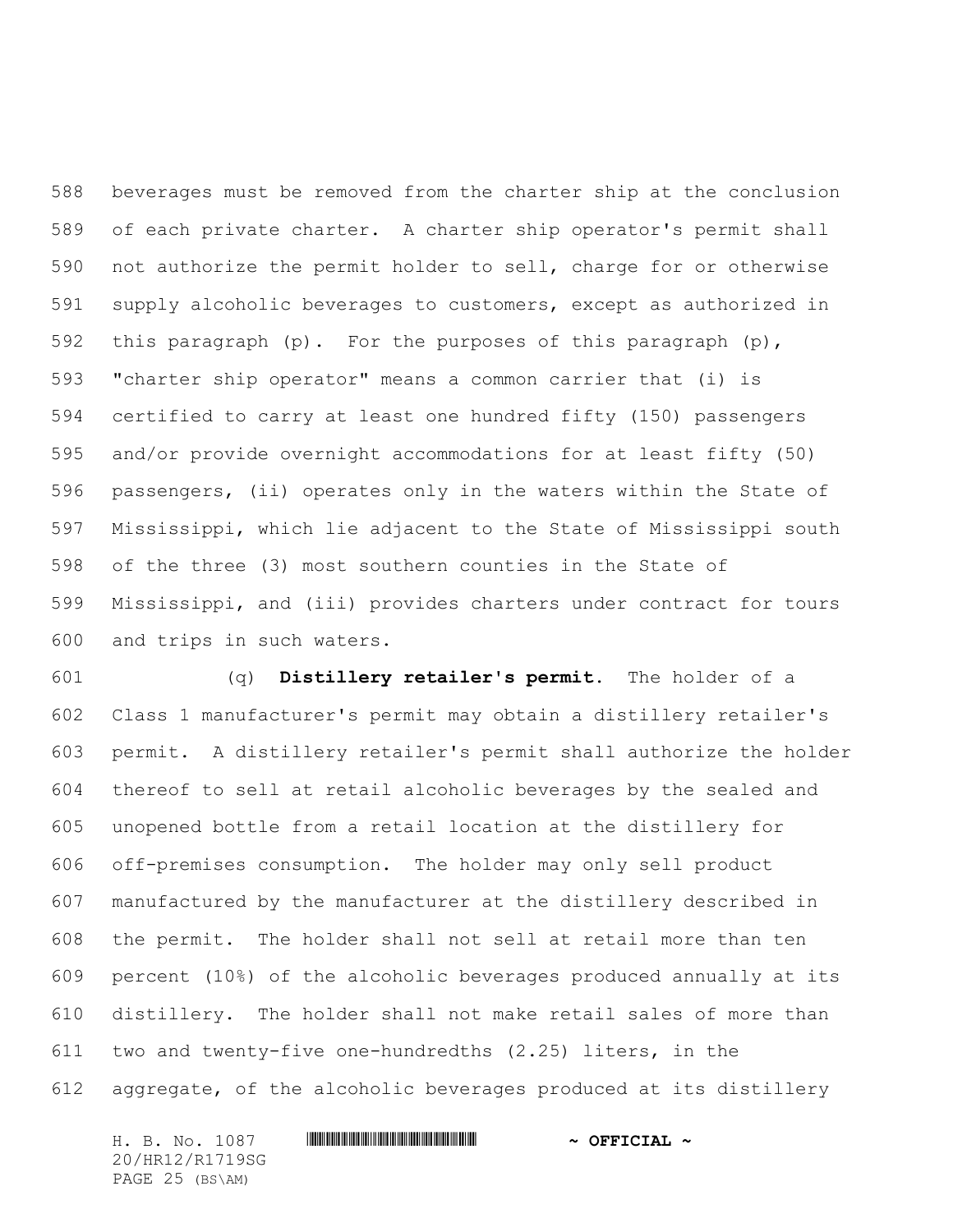to any one (1) individual for consumption off the premises of the distillery within a twenty-four-hour period. The hours of sale shall be the same as those hours for package retailers under this chapter. The holder of a distillery retailer's permit is not required to purchase the alcoholic beverages authorized to be sold by this paragraph from the department's liquor distribution warehouse; however, if the holder does not purchase the alcoholic beverages from the department's liquor distribution warehouse, the holder shall pay to the department all taxes, fees and surcharges on the alcoholic beverages that are imposed upon the sale of alcoholic beverages shipped by the Alcoholic Beverage Control Division of the Department of Revenue. In addition to alcoholic beverages, the holder of a distillery retailer's permit may sell at retail promotional products from the same retail location, including shirts, hats, glasses, and other promotional products customarily sold by alcoholic beverage manufacturers.

 (2) Except as otherwise provided in subsection (4) of this section, retail permittees may hold more than one (1) retail permit, at the discretion of the department.

 (3) Except as otherwise provided in this subsection, no authority shall be granted to any person to manufacture, sell or store for sale any intoxicating liquor as specified in this chapter within four hundred (400) feet of any church, school, kindergarten or funeral home. However, within an area zoned

20/HR12/R1719SG PAGE 26 (BS\AM)

#### H. B. No. 1087 \*HR12/R1719SG\* **~ OFFICIAL ~**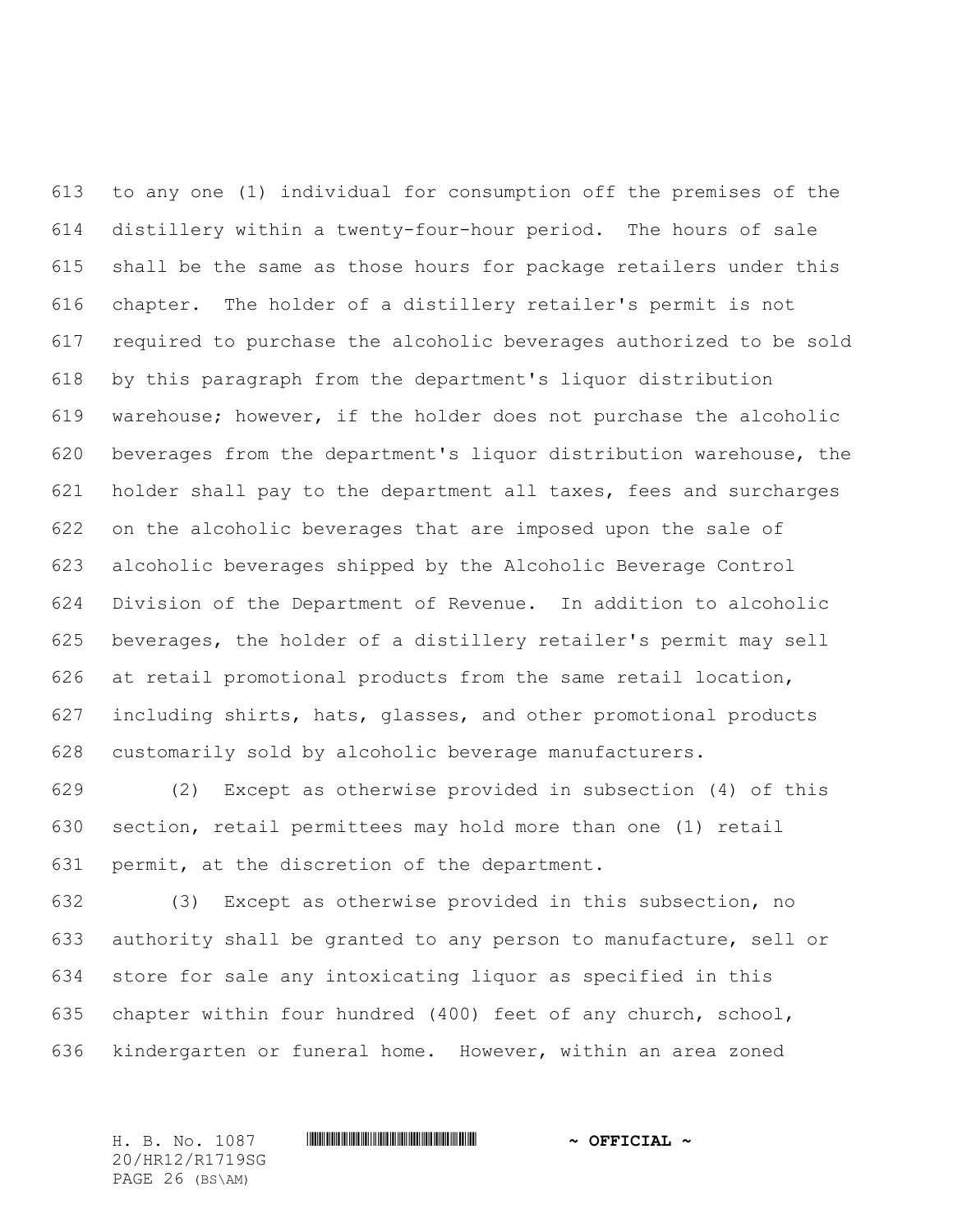commercial or business, such minimum distance shall be not less than one hundred (100) feet.

 A church or funeral home may waive the distance restrictions imposed in this subsection in favor of allowing issuance by the department of a permit, pursuant to subsection (1) of this section, to authorize activity relating to the manufacturing, sale or storage of alcoholic beverages which would otherwise be prohibited under the minimum distance criterion. Such waiver shall be in written form from the owner, the governing body, or the appropriate officer of the church or funeral home having the authority to execute such a waiver, and the waiver shall be filed with and verified by the department before becoming effective.

 The distance restrictions imposed in this subsection shall not apply to the sale or storage of alcoholic beverages at a bed and breakfast inn listed in the National Register of Historic Places or to the sale or storage of alcoholic beverages in a historic district that is listed in the National Register of Historic Places, is a qualified resort area and is located in a municipality having a population greater than one hundred thousand (100,000) according to the latest federal decennial census.

 (4) No person, either individually or as a member of a firm, partnership, limited liability company or association, or as a stockholder, officer or director in a corporation, shall own or control any interest in more than one (1) package retailer's permit, nor shall such person's spouse, if living in the same

H. B. No. 1087 \*HR12/R1719SG\* **~ OFFICIAL ~** 20/HR12/R1719SG PAGE 27 (BS\AM)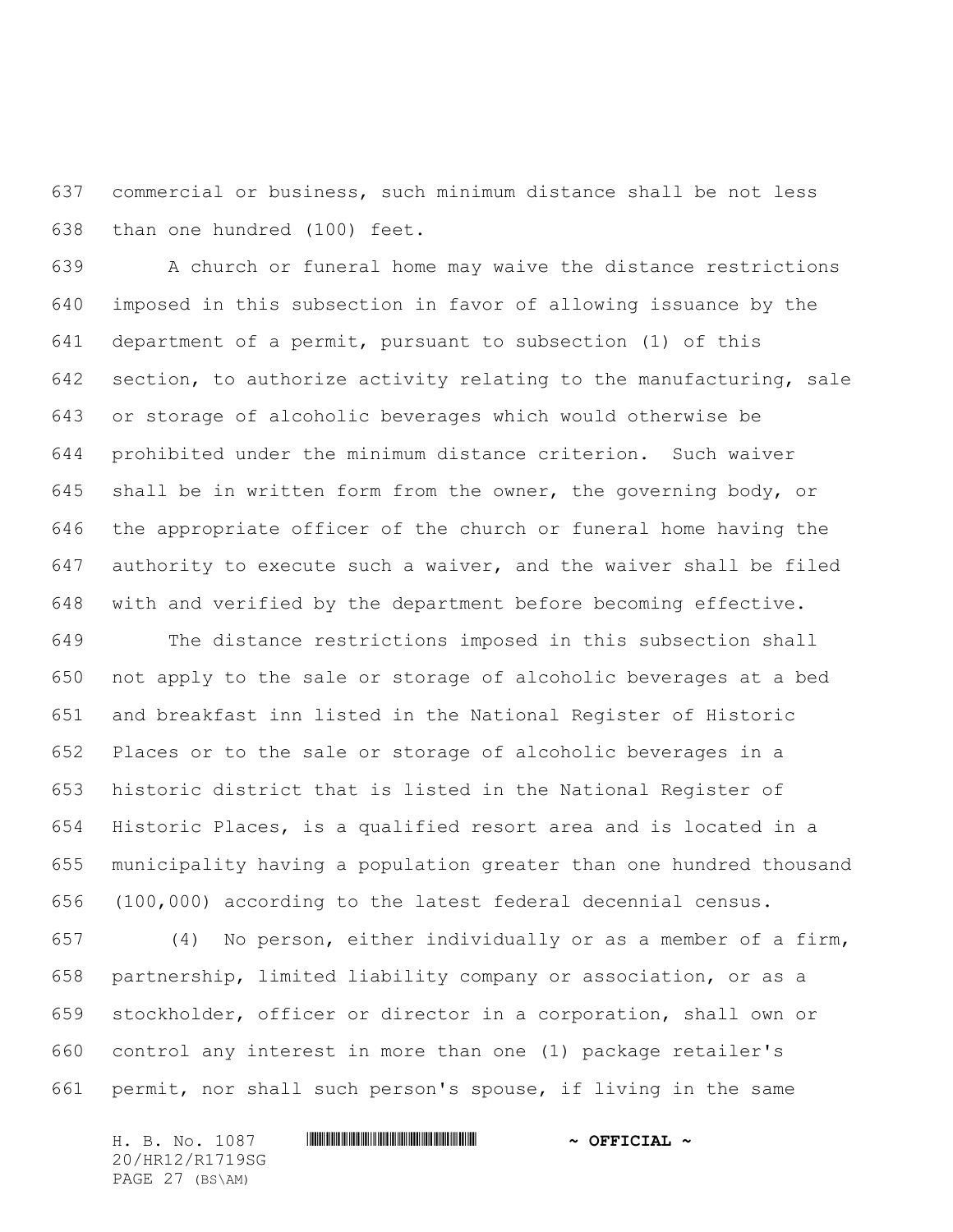household of such person, any relative of such person, if living in the same household of such person, or any other person living in the same household with such person own any interest in any other package retailer's permit.

 (5) (a) In addition to any other authority granted under this section, the holder of a permit issued under subsection 668 (1)(c), (e), (f), (g), (1), (n) and/or (o) of this section may sell or otherwise provide alcoholic beverages and/or wine to a patron of the permit holder in the manner authorized in the permit and the patron may remove an open glass, cup or other container of the alcoholic beverage and/or wine from the licensed premises and may possess and consume the alcoholic beverage or wine outside of the licensed premises if: (i) the licensed premises is located within a leisure and recreation district created under Section 67-1-101 and (ii) the patron remains within the boundaries of the leisure and recreation district while in possession of the alcoholic beverage or wine.

 (b) Nothing in this subsection shall be construed to allow a person to bring any alcoholic beverages into a permitted premises except to the extent otherwise authorized by this chapter.

 **SECTION 7.** Section 67-3-7, Mississippi Code of 1972, is amended as follows:

 67-3-7. (1) If any county, at an election held for the purpose under the election laws of the state, shall by a majority

H. B. No. 1087 \*HR12/R1719SG\* **~ OFFICIAL ~** 20/HR12/R1719SG PAGE 28 (BS\AM)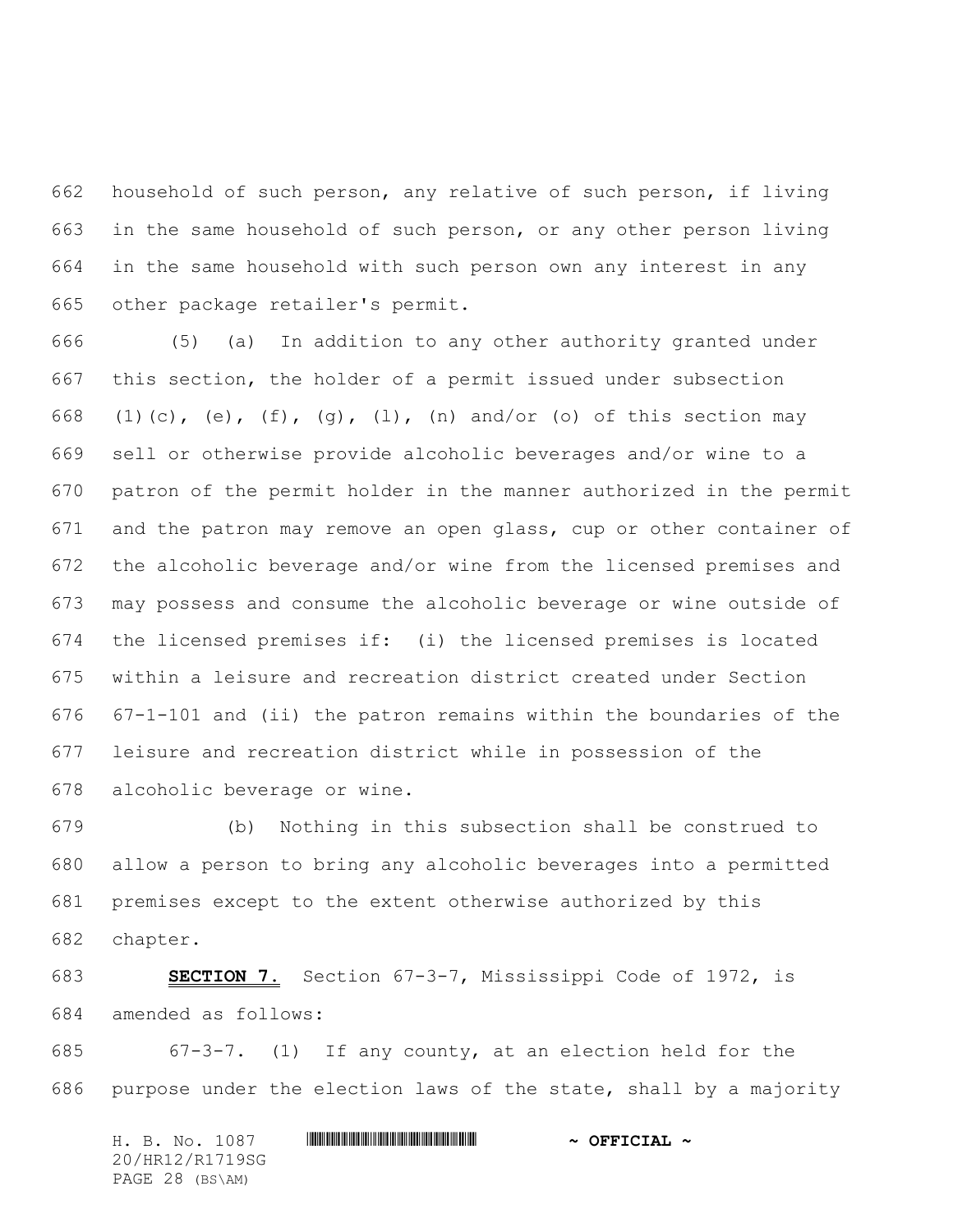vote of the duly qualified electors voting in the election determine that the transportation, storage, sale, distribution, 689 receipt and/or manufacture of wine, light spirit product and beer shall not be permitted in such county, then the same shall not be permitted therein except as authorized under Section 67-9-1 and as may be otherwise authorized in this section. An election to determine whether such transportation, storage, sale, distribution, receipt and/or manufacture of such beverages shall be excluded from any county in the state, shall, on a petition of twenty percent (20%) of the duly qualified electors of such county, be ordered by the board of supervisors of the county, for such county only. No election on the question shall be held in any one (1) county more often than once in five (5) years.

 In counties which have elected, or may elect by a majority vote of the duly qualified electors voting in the election, that the transportation, storage, sale, distribution, receipt and/or 703 manufacture of wine, light spirit product or beer shall not be permitted in the county, an election may be held in the same manner as the election hereinabove provided on the question of whether or not the transportation, storage, sale, distribution, receipt and/or manufacture of said beverages shall be permitted in such county. Such election shall be ordered by the board of supervisors of such county on a petition of twenty percent (20%) of the duly qualified electors of such county. No election on

H. B. No. 1087 \*HR12/R1719SG\* **~ OFFICIAL ~** 20/HR12/R1719SG PAGE 29 (BS\AM)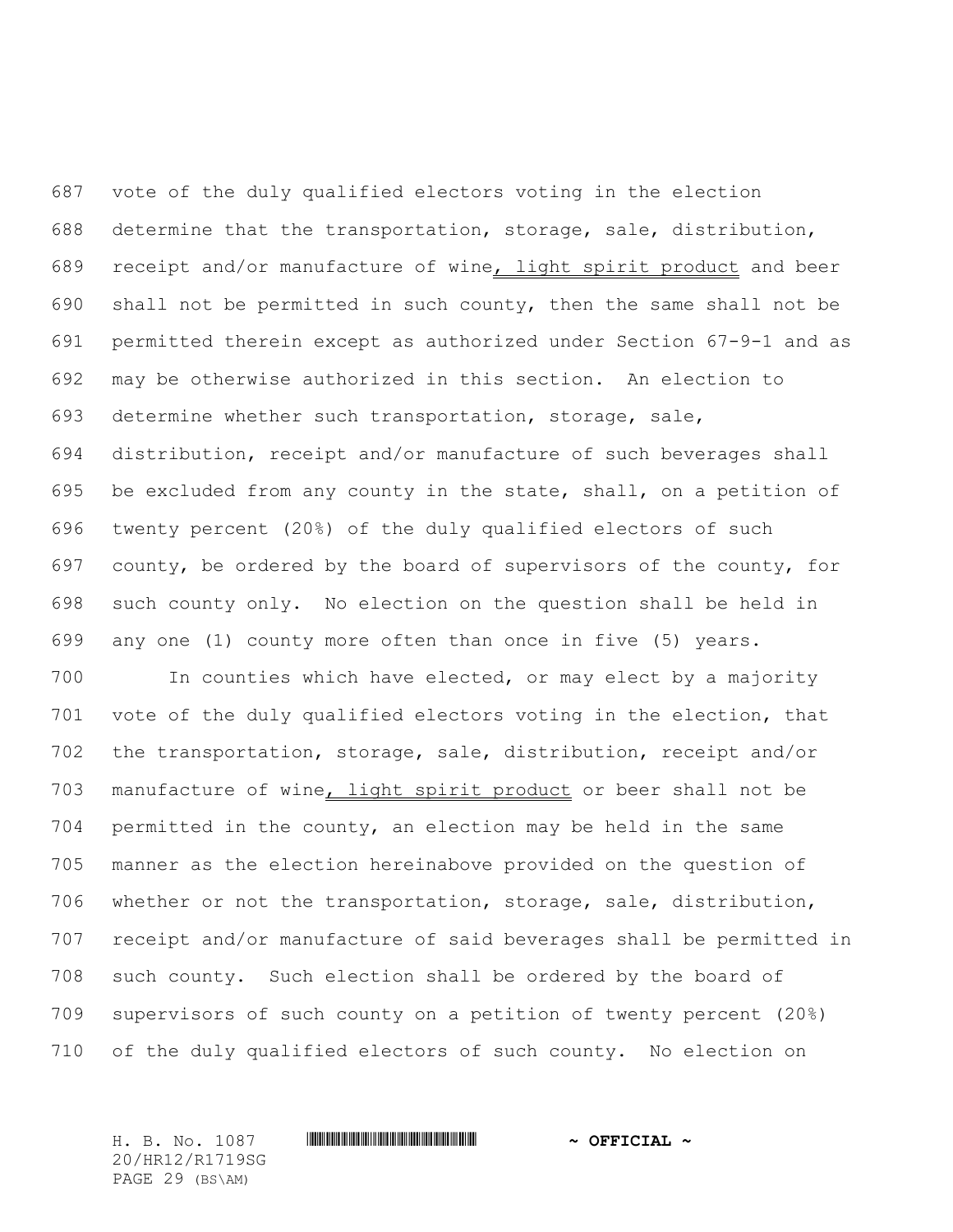this question can be ordered more often than once in five (5) years.

 (2) Nothing in this section shall make it unlawful to 714 possess beer, light spirit product or light wine, as defined herein **\* \* \***.

 (3) Nothing in this section shall make it unlawful to: **\* \* \***

 ( **\* \* \***a) Sell, distribute and transport light wine, light spirit product or beer to a qualified resort area as defined in Section 67-1-5;

 ( **\* \* \***b) Sell light wine, light spirit product or beer at a qualified resort area as defined in Section 67-1-5 if such 723 light wine, light spirit product or beer is sold by a person with 724 a permit to engage in the business as a retailer of light wine, 725 light spirit product or beer;

 ( **\* \* \***c) Transport beer of an alcoholic content of more than eight percent (8%) by weight if it is being transported to another state for legal sale in that state;

 ( **\* \* \***d) Transport legally purchased light wine, light spirit product or beer in unopened containers **\* \* \***; however, this paragraph shall not apply to a retailer unless the retailer has 732 purchased the light wine, light spirit product or beer from a wholesaler or distributor for the designated sales territory in which the retailer is located and the retailer has in his

20/HR12/R1719SG PAGE 30 (BS\AM)

### H. B. No. 1087 \*HR12/R1719SG\* **~ OFFICIAL ~**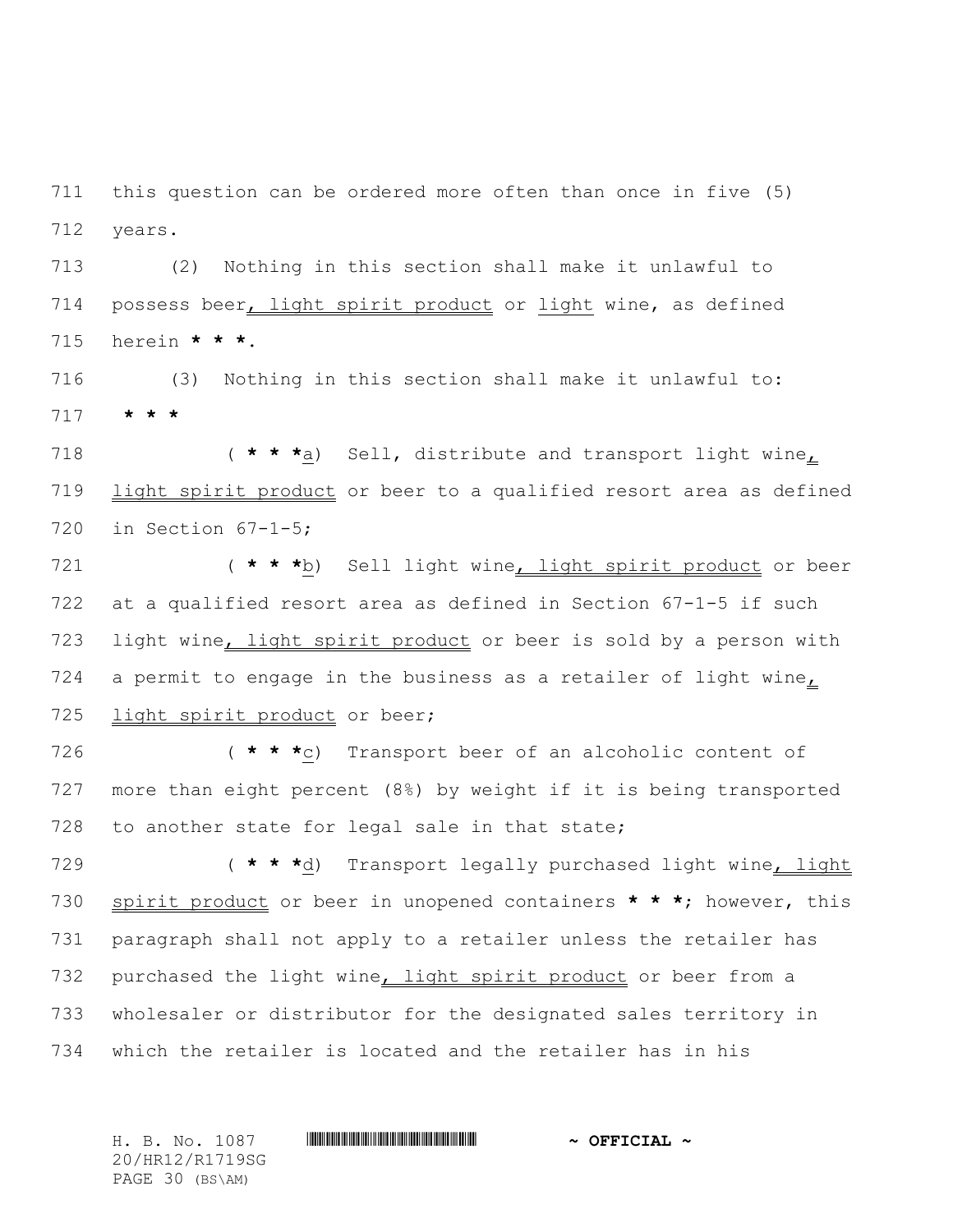possession an invoice from the wholesaler or distributor for the 736 light wine, light spirit product or beer; or

 ( **\* \* \***e) Transport homemade beer as authorized in Section 67-3-11.

 **SECTION 8.** Section 67-3-11, Mississippi Code of 1972, is amended as follows:

 67-3-11. (1) Every person shall have the right to make homemade wine for domestic or household uses only, free of all restraint by this chapter or otherwise, and no such election as provided for in Sections 67-3-7, 67-3-9 and 67-3-13, shall deprive any person of the right to make homemade wine for domestic or household uses only.

 (2) (a) Every person twenty-one (21) years of age or older shall have the right to make homemade beer for personal, family, domestic or household uses without restraint by this chapter or otherwise **\* \* \***.

 (b) The maximum amount of homemade beer that a person may make in a calendar year shall not exceed:

 (i) One hundred (100) gallons if there is only one (1) person over the age of twenty-one (21) years of age residing in the household; and

 (ii) Two hundred (200) gallons if there are two (2) or more persons over the age of twenty-one (21) years residing in the household.

H. B. No. 1087 \*HR12/R1719SG\* **~ OFFICIAL ~** 20/HR12/R1719SG PAGE 31 (BS\AM)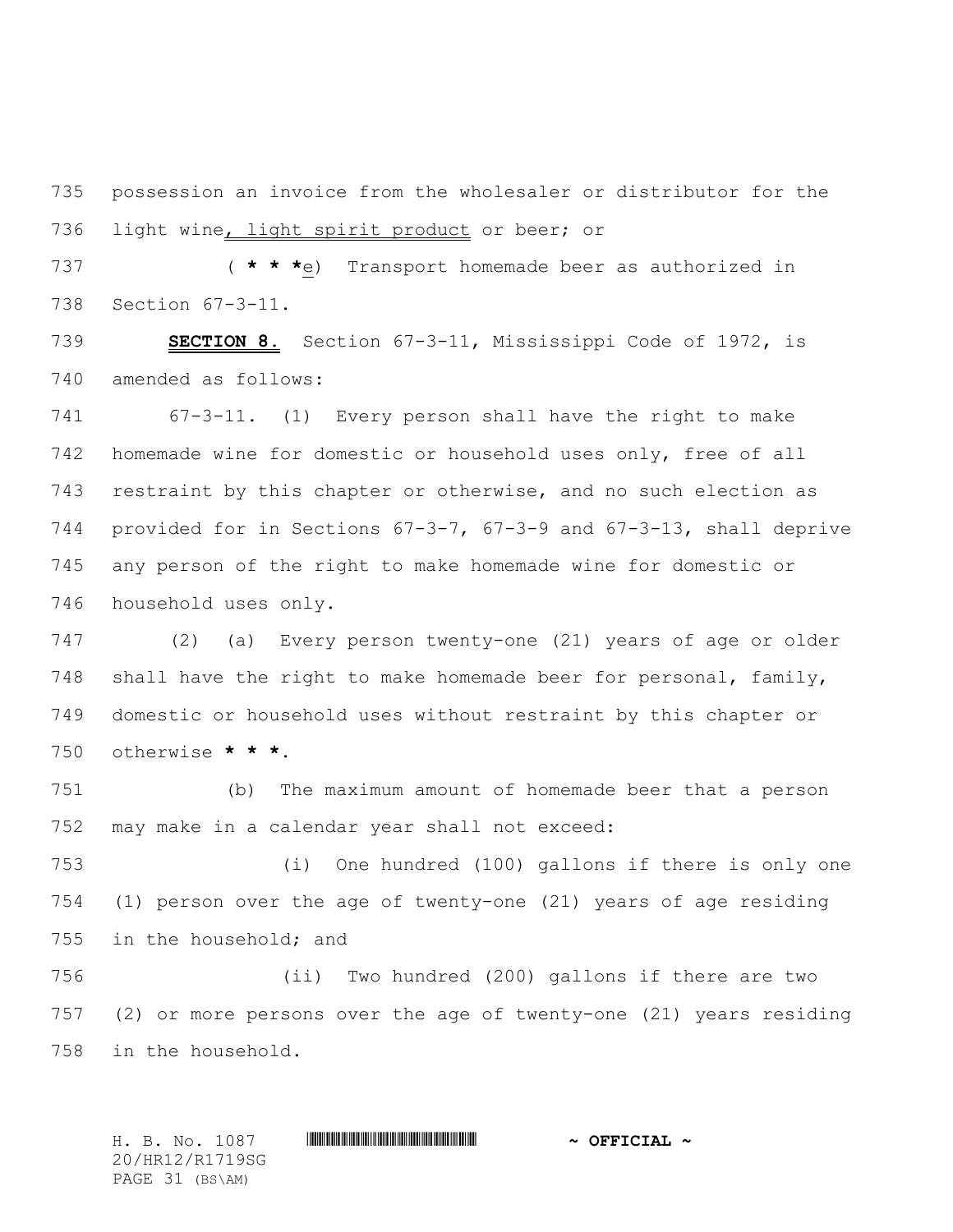(c) A person who makes homemade beer as authorized in this section may remove the beer from the premises of the household where it is made and transport the beer only for the purpose of participating in a bona fide exhibition, contest or competition where homemade beer is being tasted and judged; however, homemade beer may not be sold or offered for sale under any circumstances.

 **SECTION 9.** Section 67-3-13, Mississippi Code of 1972, is amended as follows:

 67-3-13. (1) **\* \* \*** It shall be lawful to possess beer, 769 light spirit product and light wine throughout the state, unless otherwise prohibited by this chapter. However, nothing herein 771 shall be construed to make lawful the possession of beer, light 772 spirit product or light wine with the intent to sell except as authorized by this chapter.

 (2) **\* \* \*** In any county or municipality in which the transportation, storage, sale, distribution, receipt and/or 776 manufacture of light wine, light spirit product and beer is prohibited, it shall not be unlawful for a permitted wholesaler or 778 distributor to possess light wine, light spirit product and beer 779 when such light wine, light spirit product and beer is held therein solely for the purpose of storage and for distribution to other counties and municipalities in which **\* \* \*** transportation, storage, sale, distribution, receipt and/or manufacture is lawful.

H. B. No. 1087 \*HR12/R1719SG\* **~ OFFICIAL ~** 20/HR12/R1719SG PAGE 32 (BS\AM)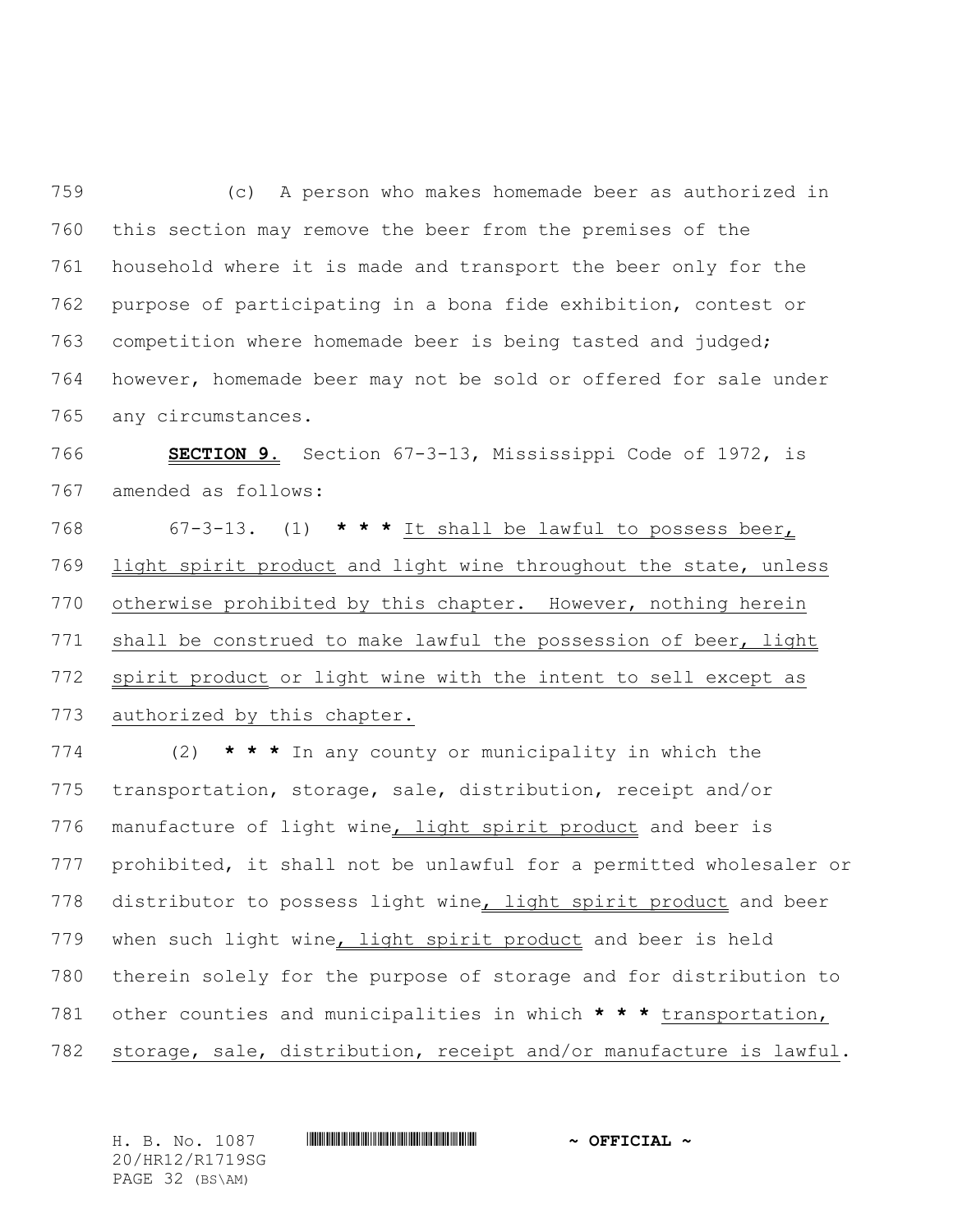(3) Notwithstanding the provisions of subsections (1) and (2) of this section, in any county in which transportation, storage, sale, distribution, receipt and/or manufacture of light wine, light spirit product and beer is prohibited, it shall not be unlawful:

 (a) To receive **\* \* \*** or store **\* \* \*** light wine, light spirit product or beer at a resort area as defined in Section  $67-1-5;$ 

791 (b) To distribute and transport light wine, light spirit product or beer to a resort area as defined in Section 67-1-5;

 (c) To transport beer of an alcoholic content of more than eight percent (8%) by weight if it is being transported to another state for legal sale in that state;

797 (d) To transport legally purchased light wine, light spirit product or beer in unopened containers if it is being transported on a state or federal highway; however, this paragraph shall not apply to a retailer unless the retailer has purchased 801 the light wine, light spirit product or beer from a wholesaler or distributor for the designated sales territory in which the retailer is located and the retailer has in his possession an invoice from the wholesaler or distributor for the light wine, 805 light spirit product or beer; or

 (e) To transport homemade beer as authorized in Section 67-3-11.

H. B. No. 1087 \*HR12/R1719SG\* **~ OFFICIAL ~** 20/HR12/R1719SG PAGE 33 (BS\AM)